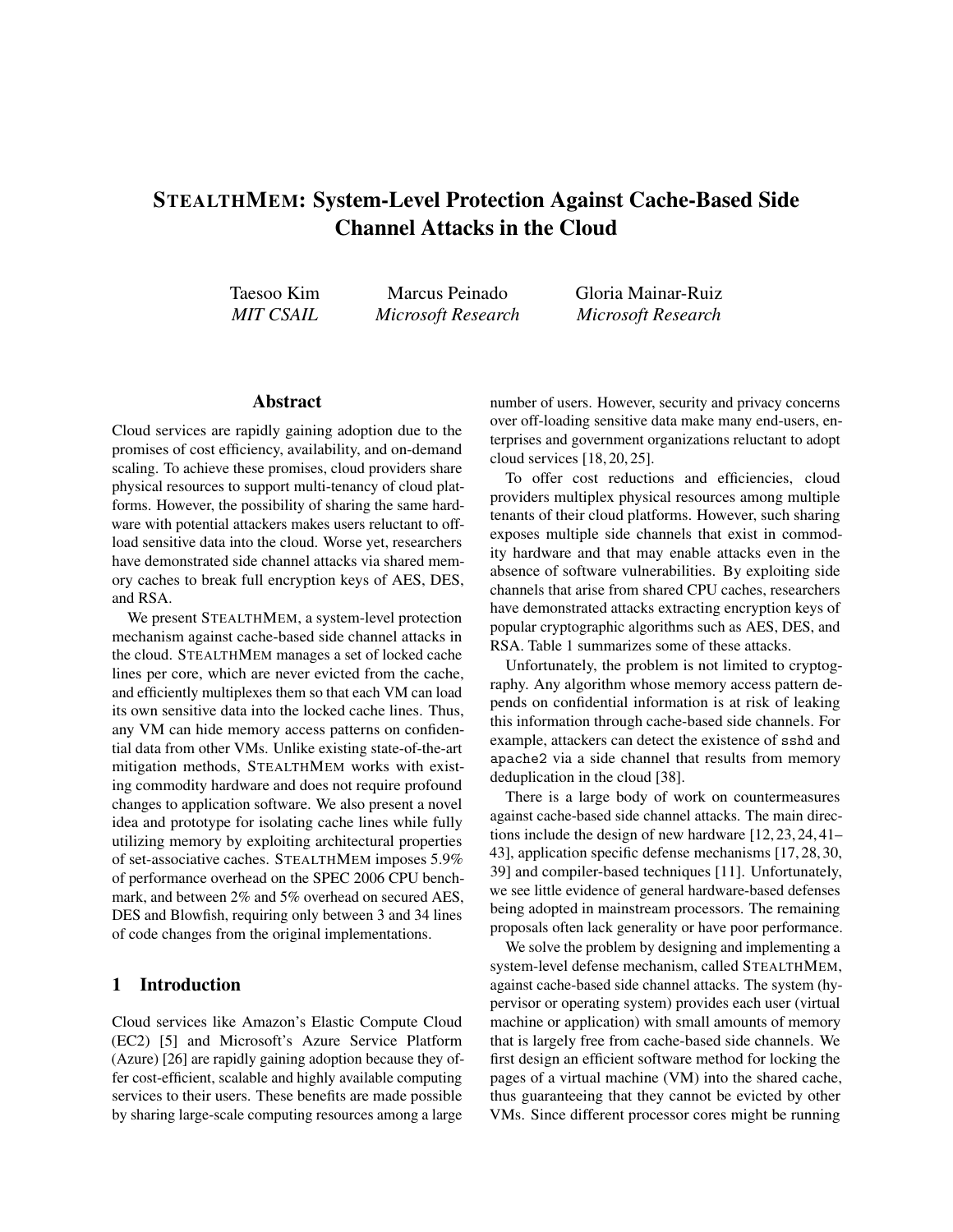| Type                    | Enc.       | Year | <b>Attack description</b>                 |            | Victim machine    |                          |                        |  | Crypt. key |
|-------------------------|------------|------|-------------------------------------------|------------|-------------------|--------------------------|------------------------|--|------------|
| Active Time-driven [9]  | <b>AES</b> | 2006 | <b>Final Round Analysis</b>               | UP         | Pentium III       | 213.0                    | Full 128-bit key       |  |            |
| Active Time-driven [30] | <b>AES</b> | 2005 | Prime+Evict (Synchronous Attack)          | <b>SMP</b> | Athlon 64         | $2^{18.9}$               | Full 128-bit key       |  |            |
| Active Time-driven [40] | <b>DES</b> | 2003 | Prime+Evict (Synchronous Attack)          | UP         | Pentium III       | $2^{26.0}$               | Full 56-bit key        |  |            |
| Passive Time-driven [4] | AES        | 2007 | <b>Statistical Timing Attack (Remote)</b> | <b>SMT</b> | Pentium 4 with HT | $2^{20.0}$               | Full 128-bit kev       |  |            |
| Passive Time-driven [8] | <b>AES</b> | 2005 | <b>Statistical Timing Attack (Remote)</b> | UP         | Pentium III       | $2^{27.5}$               | Full 128-bit key       |  |            |
| Trace-driven [14]       | <b>AES</b> | 2011 | Asynchronous Probe                        | UP         | Pentium 4 M       | $2^{6.6}$                | Full 128-bit key       |  |            |
| Trace-driven [29]       | AES        | 2007 | <b>Final Round Analysis</b>               | UP         | Pentium III       | $2^{4.3}$                | Full 128-bit key       |  |            |
| Trace-driven [3]        | <b>AES</b> | 2006 | First/Second Round Analysis               | -          |                   | $2^{3.9}$                | Full 128-bit key       |  |            |
| Trace-driven [30]       | <b>AES</b> | 2005 | Prime+Probe (Synchronous Attack)          | <b>SMP</b> | Pentium 4 with HT | $2^{13.0}$               | Full 128-bit key       |  |            |
| Trace-driven [32]       | <b>RSA</b> | 2005 | Asynchronous Probe                        | <b>SMT</b> | Xeon with HT      | $\overline{\phantom{a}}$ | 310-bit of 512-bit key |  |            |

Table 1: Overview of cache-based side channel attacks: UP, SMT and SMP stand for uniprocessor, simultaneous multithreading and symmetric multiprocessing, respectively.

different VMs at the same time, we assign a set of locked cache lines to each core, and keep the pages of the currently running VMs on those cache lines. Therefore each VM can use its own special pages to store sensitive data without revealing its usage patterns. Whenever a VM is scheduled, STEALTHMEM ensures the VM's special pages are loaded into the locked cache lines of the current core. Furthermore, we describe a method for locking pages without sacrificing utilization of cache and memory by exploiting an architectural property of caches (set associativity) and the cache replacement policy (pseudo-LRU) in commodity hardware.

We apply this locking technique to the last level caches (LLC) of modern x64-based processors (usually the L2 or L3 cache). These caches are particularly critical as they are typically shared among several cores, enabling one core to monitor the memory accesses of other cores. STEALTHMEM prevents this for the locked pages. The LLC is typically so large that the fraction of addresses that maps to a single cache line is very small, making it possible to set aside cache lines without introducing much overhead. In contrast, the L1 cache of a typical x64 processor is not shared and spans only a single 4 kB page. Thus, we do not attempt to lock it.

We use the term "locking" in a conceptual sense. We have no hardware mechanism for locking cache lines on mass market x64 processors. Instead, we use a hypervisor to control memory mappings such that the protected memory addresses are guaranteed to stay in the cache, irrespective of the sequence of memory accesses made by software. While the cloud was our main motivation, our techniques are not limited to the cloud and can be used to defend against cache-based side channel attacks in a general setting.

Our experiments show that our prototype of the idea on Windows Hyper-V efficiently mitigates cache-based side channel attacks. It imposes a 5.9% performance overhead on the SPEC 2006 CPU benchmark running with 6 VMs. We also adapted standard implementations of three common block ciphers to take advantage of STEALTHMEM. The code changes amounted to 3 lines for Blowfish, 5 lines for DES and 34 lines for AES. The overheads of the secured versions were 3% for DES, 2% for Blowfish and

| Level | <b>Shared</b> | Type       | Line size | Assoc. | <b>Size</b> |
|-------|---------------|------------|-----------|--------|-------------|
|       | No            | Inst./Data | 64 Bytes  | 4/8    | 32 kB/32 kB |
| L2    | No            | Unified    | 64 Bytes  | 8      | 256 kB      |
| L3    | Yes           | Unified    | 64 Bytes  | 16     | 8 MB        |

Table 2: Caches in a Xeon W3520 processor

5% for AES.

# 2 Background

This section provides background on the systems STEALTHMEM is intended to protect, focusing on CPU caches and the channels through which cache information can be leaked. It also provides an overview of known cache-based side channel attacks.

### 2.1 System Model

We target modern virtualized server systems. The hardware is a shared memory multiprocessor whose processing cores share a cache (usually the last level cache). The CPUs may support simultaneous multi-threading (Hyper-Threading). The system software includes a hypervisor that partitions the hardware resources among multiple tenants, running in separate virtual machines (VMs). The tenants are not trusted and may not trust each other.

#### 2.1.1 Cache Structure

The following short summary of caches is specific to typical x64-based CPUs, which are the target of our work. The CPU maps physical memory addresses to cache addresses (called *cache indices*) in *n*-byte aligned units. These units are called *cache lines*, and mapped physical addresses are called *pre-image sets* of each cache line as in Figure 1. A typical value of *n* is 64. We call the number of possible cache indices the *index range*. We call the index range times the line size, the *address range of the cache*.

On x64 systems, caches are typically *set associative*. Every cache index is backed by cache storage for some number  $w > 1$  of cache lines. Thus, up to *w* different lines of memory that map to the same cache index can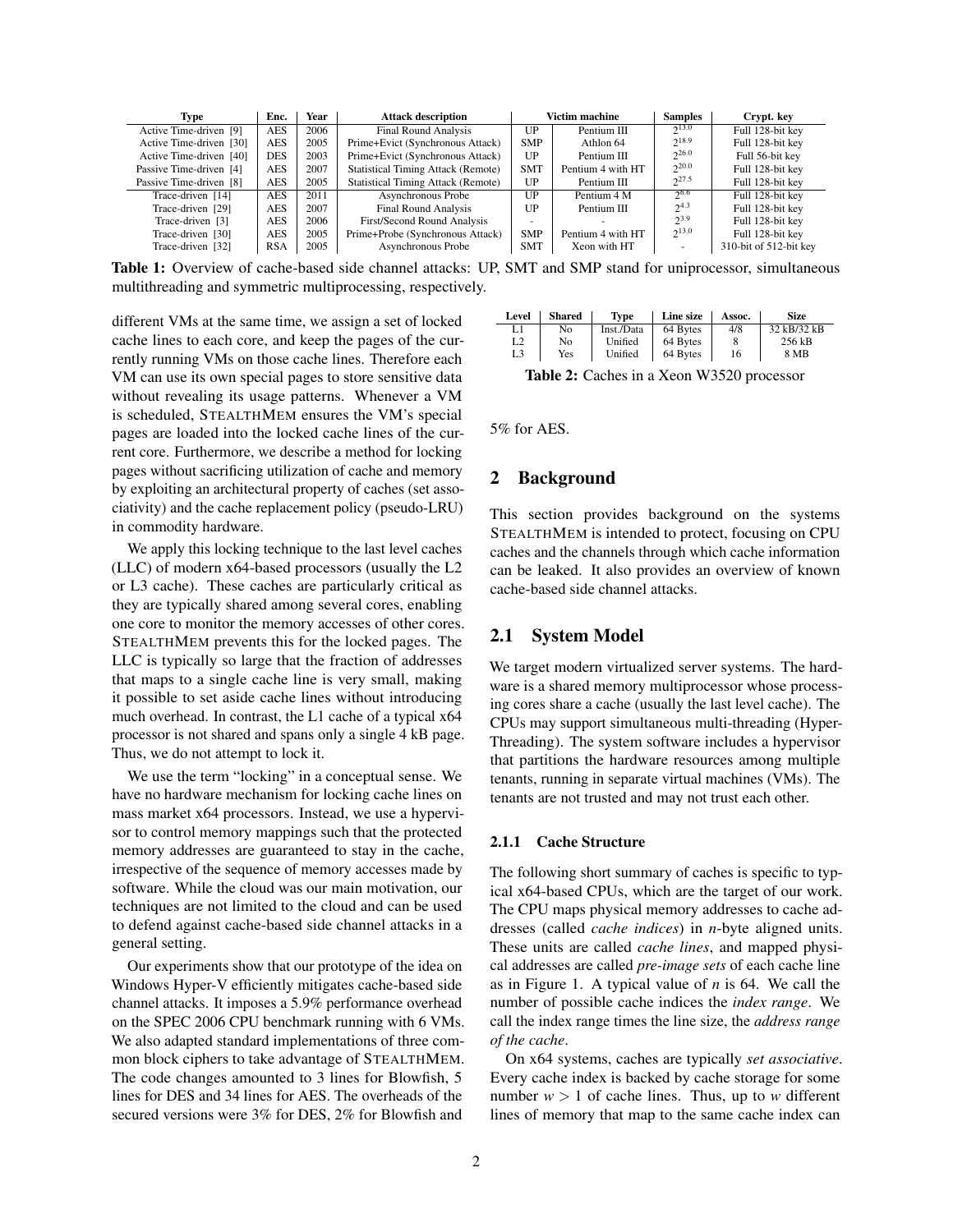

Figure 1: Cache structure and terminology

be retained in the cache simultaneously (see Figure 1). The number *w* is called the *wayness* or *set associativity*, and typical values are 8 and 16, as in Table 2. Since *w* cache lines have the same *pre-image sets* (correspondingly mapped physical memory), we refer to all *w* cache lines as a *cache line set*.

CPUs typically implement a logical hierarchy of caches, called L1, L2 and L3 depending on where they are located. L1 is physically closest to CPU, so it is the fastest (about 4 cycles), but has the smallest capacity (e.g., 32 kB). In multi-core architectures (e.g., Xeon), each core has its own L1 and backed L2 cache. The L3 cache, usually the last level cache, is the slowest (about 40 cycles) and largest cache (e.g., 8 MB). It is shared by all cores of a processor. The L3 is particularly interesting because it can be shared among virtual machines running concurrently on different cores.

#### 2.1.2 Cache Properties

This section lists two well-known properties of caches that our algorithms rely on. The first condition is the basis for our main algorithm. We will also describe an optimization that is possible if the cache has the second property.

Inertia No cache line of a cache line set will be evicted unless there is an attempt to add another item to the cache line set. In other words, the current contents of each cache line set stay in the cache until an address is accessed that is not in the cache and that maps to the same cache line set. That is, cache lines are not spontaneously forgotten. The only exceptions are CPU instructions to flush the cache such as invd or wbinvd on x64 CPUs. However, such instructions are privileged and can be controlled by a trusted hypervisor.

*k*-LRU Cache lines are typically evicted according to a pseudo-LRU cache replacement policy. Under an LRU replacement policy, the least recently used cache line is evicted, assuming that cache line is not likely to be utilized in the near future. Pseudo-LRU is an approximation to LRU which is cheaper to implement in hardware. We say that an associative cache has the *k-LRU property* if the replacement algorithm will never evict the *k* most recently used copies. The *k* is not officially documented by major CPU vendors and may also differ by micro architectures and their implementations. We will perform an experiment to find the proper *k* for our Xeon W3520 in Section 5.

#### 2.1.3 Leakage Channels

This section summarizes the different ways in which information can leak through caches (see Figure 2). These leakage channels form the basis for *active time-driven attacks* and *trace-driven attacks* that we will define in the next section.

Preemptive scheduling An attacker's VM and a victim's VM may share a single CPU core (and its cache). The system uses preemptive scheduling to switch the CPU between the different VMs. Upon each context switch from the victim to the attacker, the attacker can observe the cache state as the victim had left it.

Hyper-Threading Hyper-Threading is a hardware technology that allows multiple (typically two) hardware threads to run on a single CPU core. The threads share a number of CPU resources, including the ALU and all of the core's caches. This gives rise to a number of side channels, and scheduling potentially adversarial VMs on Hyper-Threading of the same core is generally considered to be unsafe.

Multicore The attacker and the victim may be running concurrently on separate CPU cores with a shared L3 cache. In this case, the attacker can try to probe the L3 cache for accesses by the victim while the victim is running.

### 2.2 Cache-based Side Channel Attacks

In this section, we summarize and classify well-known cache-based side channel attacks. Following Page [31], we distinguish between time-driven and trace-driven cache attacks, based on the information that is leaked in the attacks. Furthermore, we classify time-driven attacks as *passive* or *active*, depending on the scope of the attacks.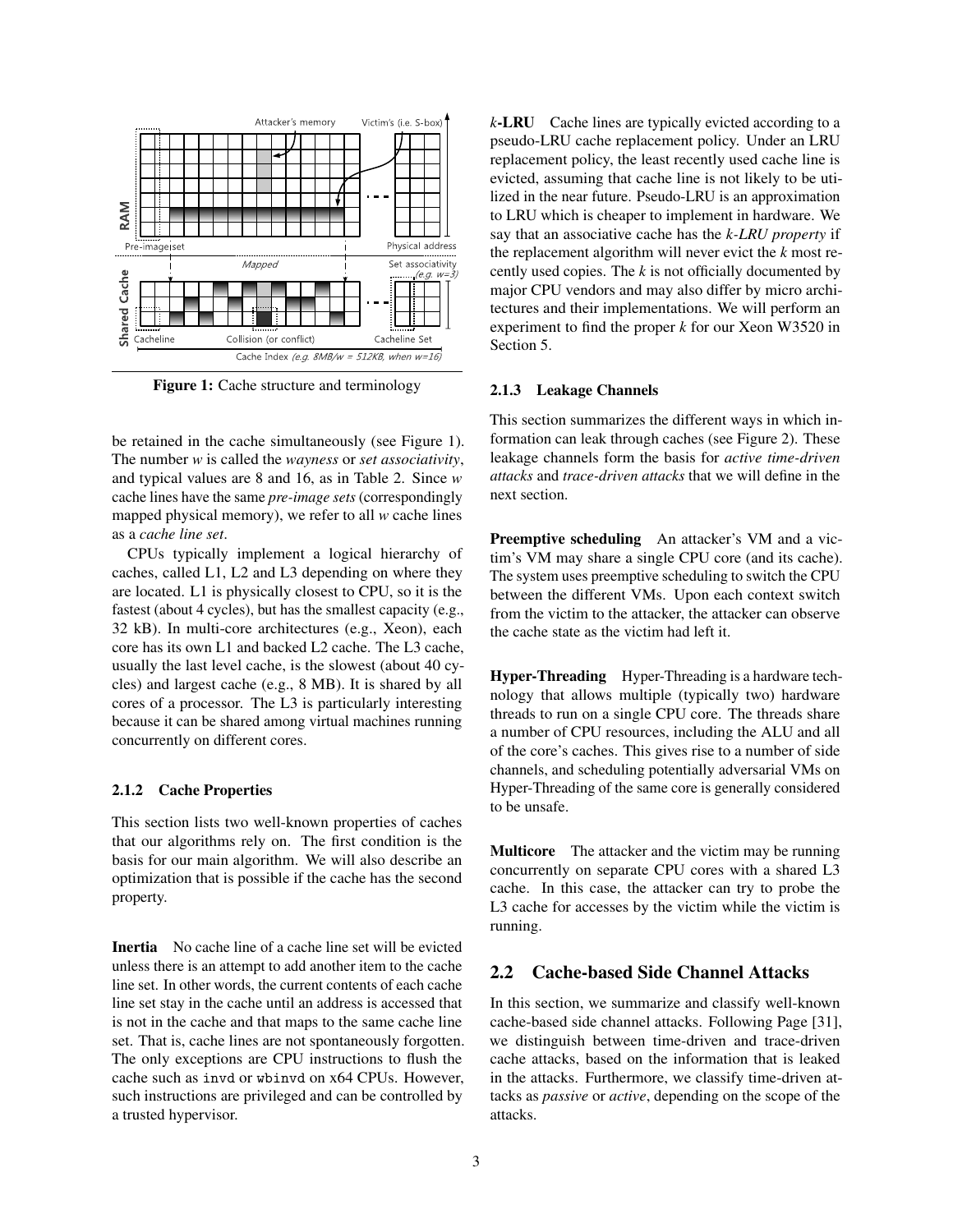

Figure 2: Leakage channels in three VM settings—uniprocessor, Hyper-Threading and multicore architectures. Modern commodity multicore machines suffer from all of three types of cache-based side channels. The letters (I) and (D) indicate instruction-cache and data-cache, respectively.

### 2.2.1 Time-driven Cache Attacks

The first class of attacks are time-driven cache attacks, also known as timing attacks. Memory access times depend on the state of the cache. This can result in measurable differences in execution times for different inputs. Such timing differences could be converted into meaningful attacks such as inferring cryptographic keys. For example, the number of cache lines accessed by a block cipher during encryption may depend on the key and on the plaintext, resulting in differences in execution times. Such differences may allow an attacker to derive the key directly or to reduce the possible key space, making it possible to extract the complete key within a feasible amount of time by brute force search.

Depending on the location of the attacker, the timedriven cache attacks fall into two categories: passive and active attacks. A passive attacker has no direct access to the victim's machine. Thus the attacker cannot manipulate or probe the victim's cache directly. Furthermore, he does not have access to precise timers on the victim's machine. An active attacker, on the other hand, can run code on the same machine as the victim. Thus, the attacker can directly manipulate the cache on the victim's machine. He can also access precise timers on that machine.

Passive time-driven cache attacks The time measurements in passive attacks are subject to two sources of noise. The initial state of the cache, which passive attackers cannot directly manipulate or observe, may influence the running time. Furthermore, since the victim's running time cannot be measured locally with a high precision timer, the measurement itself is subject to noise (e.g. due to network delays). Passive attacks, therefore, generally require more samples and try to reduce the noise by means of statistical methods.

For example, Bernstein's AES attack [8] exploits the

fact that the execution time of AES encryption varies with the number of cache misses caused by S-box table lookups during encryption. The indices of the S-box lookups depend on the cryptographic key and the plaintext chosen by the attacker. After measuring the execution times for a sufficiently large number of carefully chosen plaintexts, the attacker can infer the key after performing further offline analysis.

Active time-driven cache attacks Active attackers can directly manipulate the cache state, and thus can induce collisions with the victim's cache lines. They can also measure the victim's running time directly using a high precision timer of the victim. This eliminates much of the noise faced by passive attackers, and makes active attacks more efficient. For example, Osvik et al. [30] describe an active timing attack on AES which can recover the complete 128-bit AES key from only 500,000 measurements. In contrast, Bernstein's passive timing attack required  $2^{27.5}$  measurements.

#### 2.2.2 Trace-driven Cache Attacks

The second type of cache-based side channel attacks are trace-driven attacks. These attacks try to observe which cache lines the victim has accessed by probing and manipulating the cache. Thus, like active timing attacks, trace-driven attacks require attackers to access the same machine as the victim. Given the additional information about access patterns of cache lines, trace-driven attacks have the potential of being more efficient and sophisticate than time-driven attacks.

A typical attack strategy (Prime+Probe) is for the attacker to access certain memory addresses, thus filling the cache with its own memory contents (Prime). Later, the attacker measures the time required to access the same memory addresses again (Probe). A large access time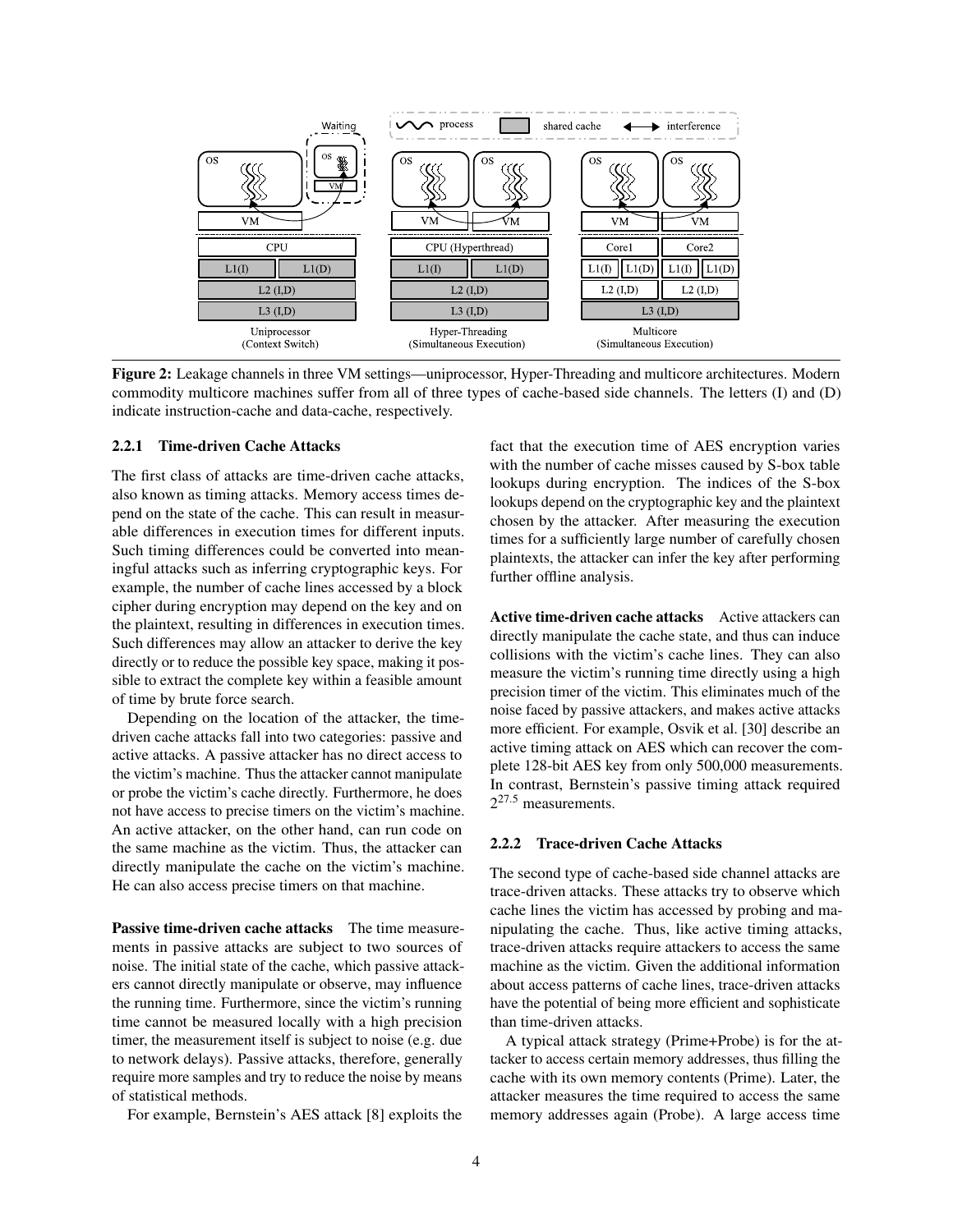indicates a cache miss which, in turn, may indicate that the victim accessed a pre-image of the same cache line.

Trace-driven attacks were considered harmful especially with simultaneous multi-threading technologies, such as Hyper-Threading, that enable one CPU to execute multiple hardware threads at the same time without a context switch. By exploiting the fact that both threads share the same processor resources, such as caches, Percival [32] experimentally demonstrated a trace-driven cache attack against RSA. The attacker's process monitoring L1 activity of RSA encryption can easily distinguish the footprints of modular squaring and modular multiplications based on the Chinese Remainder Theorem, which is used by various RSA implementations to compute modular operations on the private key of RSA [32].

More severely, Neve [29] introduced another tracedriven attack even without requiring multi-threading technologies. Within a single-threaded processor, Neve analyzed the last round of AES encryption with multiple footprints of the AES process. To gain a footprint, Neve's attack exploits the preemptive scheduling policy of commodity operating systems. Gullasch et al. similarly used the Completely Fair Scheduler of Linux to extract full AES encryption keys. This is the first fully functional asynchronous attack in a real-world setting.

More quantitative research on trace-driven cache-based side channel attacks was conducted by Osvik, Shamir and Tromer [30, 39]. They demonstrated two interesting AES attacks by analyzing the first and second round of AES. The first attack (Prime+Probe) was able to recover a complete 128-bit AES key after only 8,000 encryptions. The second attack is asynchronous and allows an attacker to recover parts of an AES key when the victim is running concurrently on the same machine. The attack was applied to a Hyper-Threading processor. However, it is in principle also applicable to modern multicore CPUs with a shared last level cache.

### 3 Threat Model and Goals

With the move from private computing hardware toward cloud computing, the dangers of cache-based side channels become more acute. The sharing of hardware resources, especially CPU caches, exposes cloud tenants to both *active* time-driven and trace-driven cache attacks by co-located attackers. Neither of these attack types is typically a concern in a private computing environment which does not admit arbitrary code of unknown origin.

In contrast, *passive* time-driven attacks do not require the adversary to execute code on the victim's machine and thus apply equally to both environments. This class of attacks depends on the design, implementation, and behavior of the victim's algorithms.

The goal of this paper is to reduce the exposure of cloud

systems to cache-based side channels to that of private computing environments. This requires defenses against *active* time-driven and trace-driven attacks.

We aim to design a practical system-level mechanism that provides such defenses. The design should be practical in the sense that it is compatible with existing commodity server hardware. Furthermore, its impact on system performance should be minimal, and it should not require significant changes to tenant software.

### 4 Design

We have designed the STEALTHMEM system to meet the aforementioned goals. The high-level idea is to provide users with a limited amount of private memory that can be accessed as if caches were not shared with other tenants. We call this abstraction *stealth memory* [13]. Tenants can use stealth memory to store data, such as the S-boxes of block ciphers, that are known to be the target of cachebased side channel attacks.

We describe our design and implementation for virtualized systems that are commonly used in public clouds. However, our design could also be applied to regular operating systems running directly on a physical machine. STEALTHMEM extends a hypervisor, such that each VM can access small amounts of memory whose cache lines are not shared.

Let *p* be the maximum number of CPU cores that can share a cache. This number depends on the CPU model. However, it is generally a small constant, such as  $p = 4$ or  $p = 6$ . In particular, systems with larger numbers of processors typically consist of independent CPUs without shared caches among them.

The hypervisor selects *p* pre-image sets arbitrarily and assigns one page (or a few pages) from each set to one of the cores such that any two cores that share a cache are assigned pages from different pre-image sets and such that no page is assigned to more than one core. These pages are the cores' *stealth pages*, and they will be exposed to virtual machines running on the cores. At boot or initialization time, the hypervisor sets up the page tables for each core, such that each stealth page is mapped only to the core to which it was assigned. We will call the *p* pre-image sets from which the stealth pages were chosen the *collision sets* of the stealth pages.

Figure 3 shows an example of a CPU with four cores sharing an L3 cache. Thus,  $p = 4$ . STEALTHMEM would pick four pages from four different pre-image sets and set the page tables such that the *i*-th core has exclusive access to the *i*-th page.

In the rest of this section, we will refine the design and describe how STEALTHMEM disables the three leakage channels of Section 2.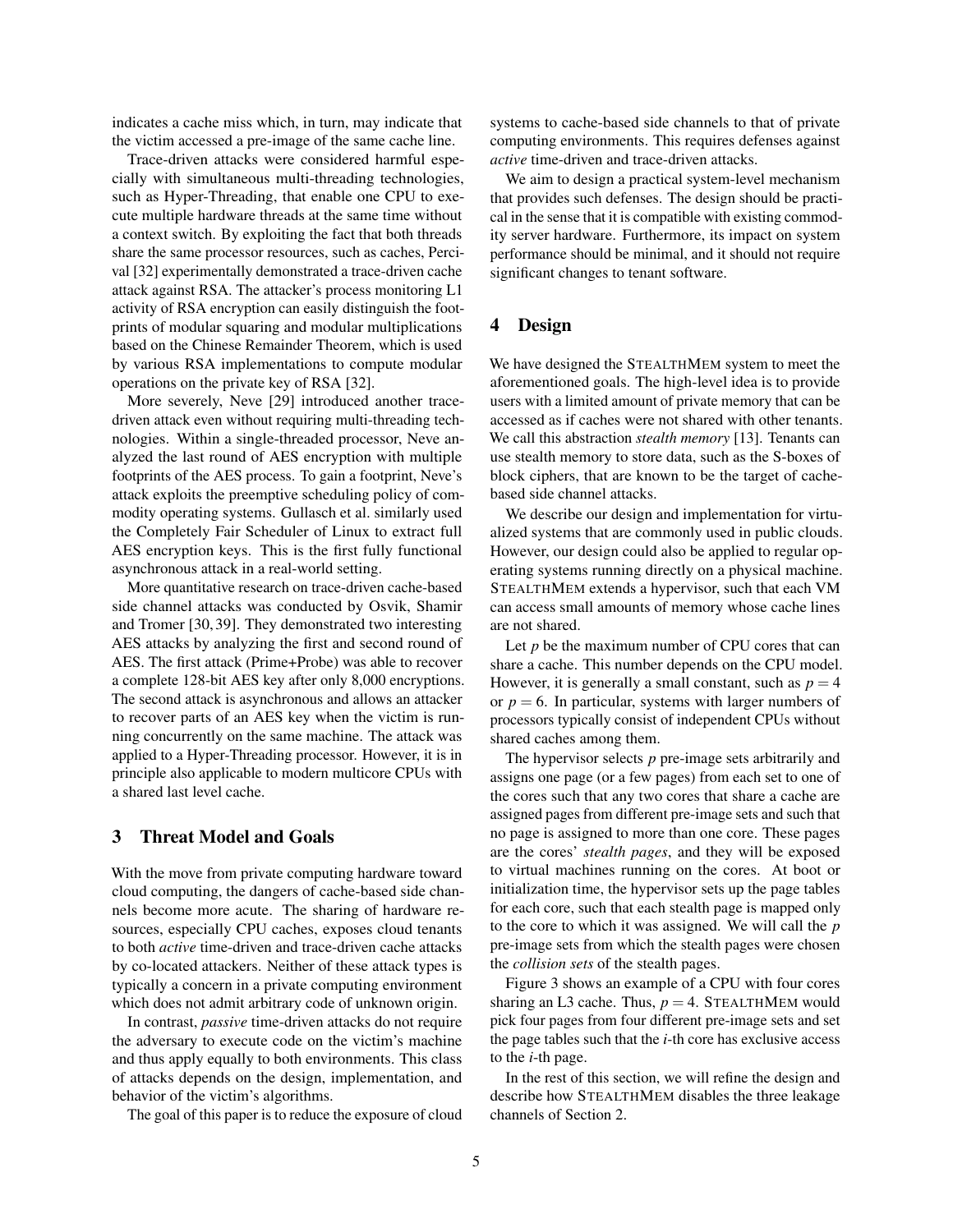

Figure 3: STEALTHMEM on a typical multicore machine: Each VM has its own stealth page. When a VM is scheduled on a core, the core will lock the VM's stealth page into the shared cache. In one version, the hypervisor will not use the collision sets in order to avoid cache collisions.

#### 4.1 Context Switching

In general, cores are not assigned exclusively to a single VM, but are time-shared among multiple VMs. STEALTH-MEM will save and restore stealth pages of VMs during context switches. In the notation of Figure 3, when VM5 is scheduled to a core currently executing VM4, the STEALTHMEM hypervisor will save the stealth pages of the core into VM4's context, and restore them from VM5's context. STEALTHMEM will thus ensure that all of VM4's stealth pages are removed from the cache and all of VM5's stealth pages are loaded into the cache. STEALTH-MEM performs this step at the very end of the context switch—right before control is transferred from VM4 to VM5. This way, all of VM5's stealth pages will be in the L1 cache (in addition to being in L2 and L3) when VM5 starts executing.

Guest operating systems can use the same technique to multiplex their stealth memory to an arbitrary number of applications.

### 4.2 Hyper-Threading

In order to avoid asynchronous cache side channels between hyperthreads on the same CPU core, STEALTH-MEM gang schedules them. In other words, the hyperthreads of a core are never simultaneously assigned to different VMs. Some widely used hypervisors such as Hyper-V already implement this policy. Given the tight coupling of hyperthreads through shared CPU components, it is hard to envision how the hyperthreads of a core could be simultaneously assigned to multiple VMs without giving rise to a multitude of side channels. Another option is to disable Hyper-Threading.

#### 4.3 Multicore

STEALTHMEM has to prevent an attacker running on one core from using the shared cache to gain information about the stealth memory accesses of a victim running concurrently on another core. For this purpose, STEALTH-MEM has to remove or tightly control access to any page that maps to the same cache lines as the stealth pages; i.e., to the *p* pre-image sets from which the stealth pages were originally chosen. We consider two options: a) STEALTHMEM makes these pages inaccessible and b) STEALTHMEM makes the pages available to VMs, but mediates access to them carefully.

Under the first option, STEALTHMEM ensures at the hypervisor level that, beyond the stealth pages, no pages from the *p* pre-image sets from which the stealth pages were taken are mapped in the hardware page tables. Thus, these pages are not used and are physically inaccessible to any VM. There is no accessible page in the system that maps to the same cache lines as the stealth pages. Code running on one core cannot probe or manipulate the cache lines of another core's stealth page because it cannot access any page that maps to the same cache lines.

The total amount of memory that is sacrificed in this way depends on the shared cache configuration of the processor. It is about 3% for all CPU models we have examined. For example, the Xeon W3520 of Table 2 has an 8 MB 16-way set associative L3 cache that is shared among 4 cores ( $p = 4$ ). Dividing 8 MB by the wayness (16) and the page size (4096 bytes), yields 128 pagegranular pre-image sets. Removing  $p = 4$  of them corresponds to a memory overhead of  $4/128 = 3.125\%$ . The available shared cache is reduced by the same amount.

One could consider the option of reducing the overhead by letting trusted system software (e.g. the hypervisor, or root partition) use the reserved pages, rather than not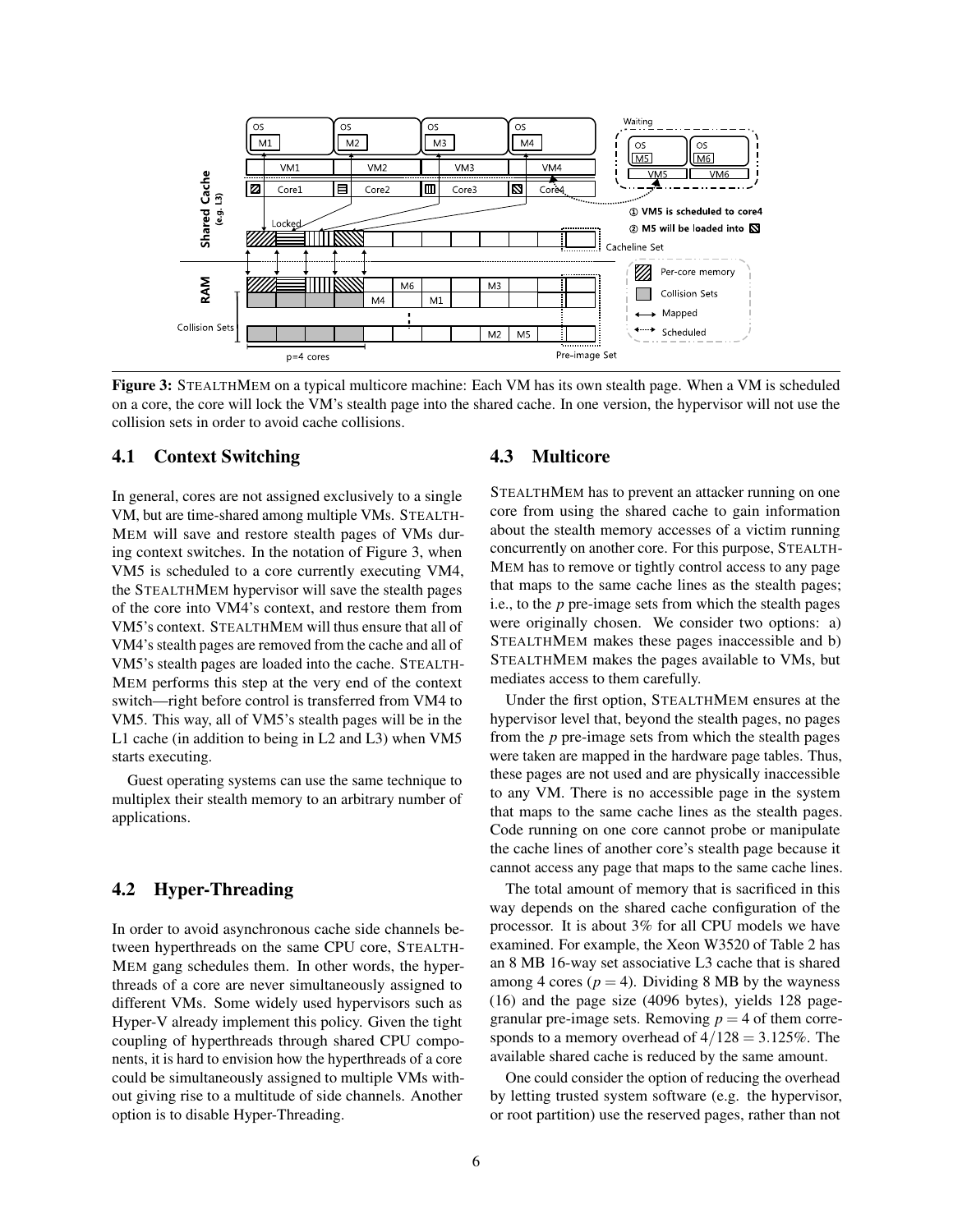assigning them to guest VMs. However, this would make it hard to argue about the security of the resulting system. For example, if the pages were used to store system code, one would have to ensure that attackers could not access the cache lines of stealth pages indirectly by causing the execution of certain system functions.

### 4.4 Page Table Alerts

The second option is to use the memory from the *p* preimage sets, but to carefully mediate access to them. This option eliminates the memory and cache overhead at the expense of maintenance cost.

STEALTHMEM maintains the invariant that the stealth pages never leave the shared cache. The shared cache is *w*-way set associative. Intuitively, STEALTHMEM tries to reserve one of the *w* slots for the stealth cache line, while the remaining  $w - 1$  slots can be used by other pages. STEALTHMEM interposes itself on accesses that might cause stealth cache lines to be evicted by setting up the hardware page mappings for most of the colliding pages, such that attempts to access them result in page faults and, thus, invocation of the hypervisor. We call this mechanism a page table alert (PTA).

Rather than simply not using the pre-image sets, the hypervisor maps all their pages to VMs like regular pages. However, the hypervisor sets up PTAs in the hardware page mappings for most of these pages.

More precisely, the hypervisor ensures that there will never be more than *w*−1 pages (other than one stealth page) from any of the *p* pre-image sets without a PTA. The *w*−1 pages without PTAs are effectively a cache of pages that can be accessed directly without incurring the overhead of a PTA.

At initialization, the hypervisor places a PTA on every page of each of the *p* pre-image sets. Upon a page fault, the handler in the hypervisor will determine if the page fault was caused by a PTA. If so, it will determine the pre-image set of the page that triggered the page fault and perform the following steps: (a) If the pre-image set already contains *w*−1 pages without a PTA then one of these pages is chosen (according to some replacement strategy), and a PTA is placed on it. (b) The hypervisor ensures that all cache lines of the stealth page and of the up to  $w - 1$  colliding pages without PTAs are in the cache. This can be done by accessing these cache lines—possibly repeatedly. On most modern processors, the hypervisor can verify that the lines are indeed in the cache by querying the CPU performance counters for the number of L3 cache misses that occurred while accessing the *w* pages. If this number is zero then all required lines are in the cache. (c) The hypervisor removes the PTA from the page that caused the page fault. (d) The hypervisor resumes execution of the virtual processor that caused

the page fault. The hypervisor executes steps (b) and (c) atomically—preemption is disabled.

The critical property of these steps is that all accesses to the *w* pages without PTAs will always hit the cache and, by the inertia property, not cause any cache evictions. Any accesses to other pages from the same pre-image set are guarded by PTAs and will be mediated by STEALTHMEM.

In order to improve scalability, we maintain a separate set of PTAs for each group of *p* processors that share the cache. Steps (a) to (d) are performed only locally for the set of PTAs of the processor group that contains the processor on which the page fault occurred. Thus, only the local group of *p* processors needs to be involved in the TLB shootdown, and different processor groups can have different sets of pages on which the PTAs are disabled. This comes at the expense of additional memory for page tables.

*k*-LRU If the CPU's cache replacement algorithm has the *k*-LRU property (see Section 2) for some  $k > 1$ , the following simplification is possible in step (b). Rather than loading the cache lines from all pages without PTAs from the pre-image set, STEALTHMEM only needs to access once each cache line of the stealth page. This reduces the overhead per PTA.

Furthermore, the maximum number of pages without PTAs must now be set to  $k - 1$ , which may be smaller than *w*−1. This may lead to more PTAs in this variant of the algorithm.

The critical property of this variant of the algorithm is that, at any time, the only pages in the stealth page's preimage set that could have been accessed more recently than the stealth page are the  $k - 1$  pages without PTAs. Thus, by the *k*-LRU property, the stealth page will never be evicted from the cache. Figure 4 illustrates this for  $k = 4$ .

### 4.5 Optimizations

Our design to expose stealth pages to arbitrary numbers of VMs adds work to context switches. Early experiments showed that this overhead can be significant. We use the following optimizations to minimize this cost.

We associate physical stealth pages with cores, rather than VMs, in order to minimize the need for shared data structures and the resulting lock contention. STEALTH-MEM virtualizes these physical stealth pages and exposes a (virtual) stealth page associated with each virtual processor of a guest. This requires copying the contents of a virtual processor's stealth page and acquiring interprocessor locks whenever the hypervisor's scheduler decides to move a virtual processor to a different core. This event, however, is relatively rare and costly in itself. Thus, the work we add is only a small fraction of the total cost.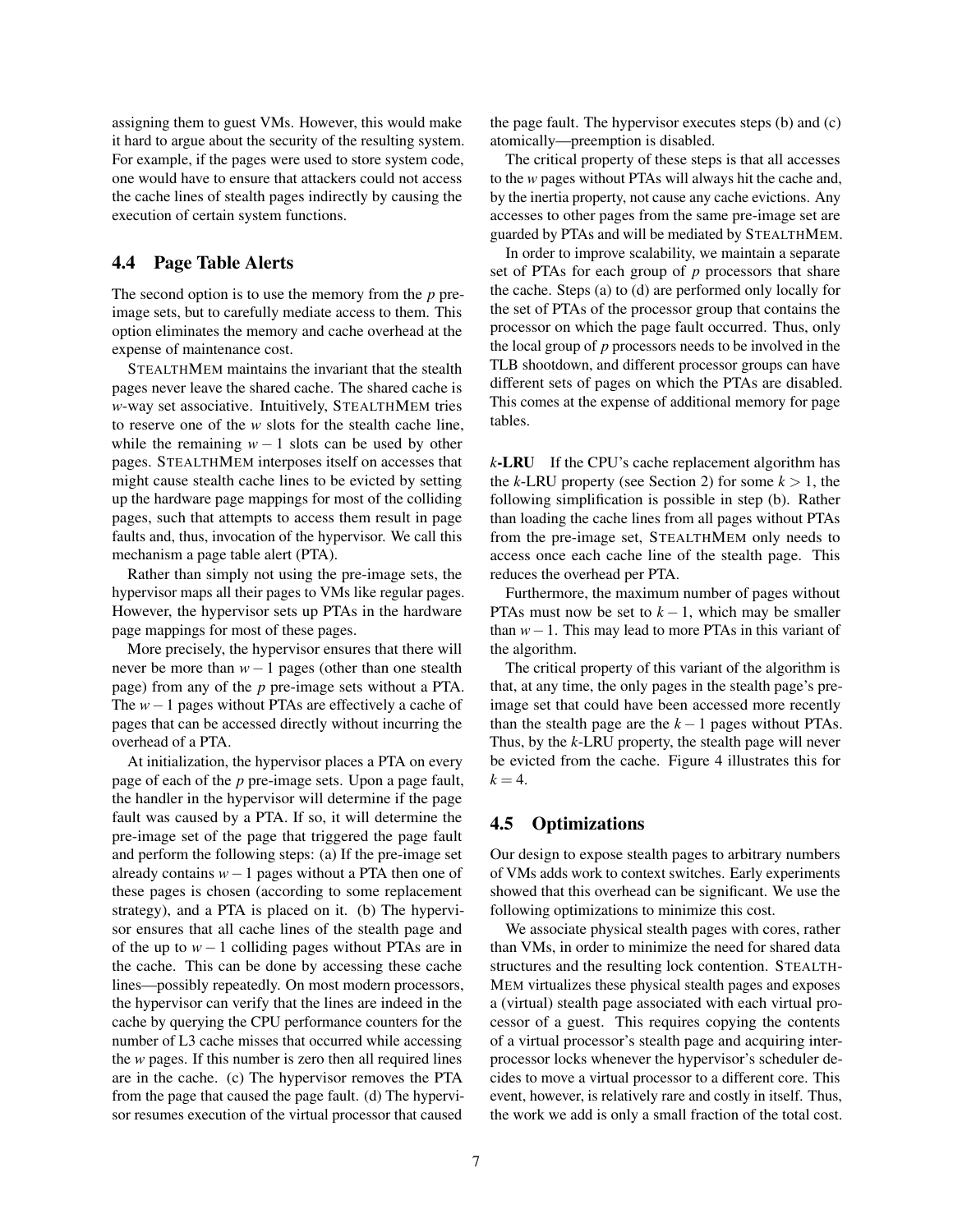

Figure 4: Page table alerts on accessing pages 1, 2, 3, 4 and 1, which are the pre-images of the same cache line set. When getting a page fault on accessing page 4,  $STEALTHMEM_{PTA}$  reloads the stealth page to lock its cache lines. The  $k$ -LRU policy ( $k = 4$ ) guarantees that the stealth page will not be evicted from the cache. Extra page faults come from accessing PTA-guarded pages. Accessing the tracked cache lines (pages without PTAs) will not generate extra page faults and, thus, no extra performance penalty.

With this optimization, each guest still has its own private stealth pages (one per virtual processor). A potential difficulty of this approach is that guest code sees different stealth pages, depending on which virtual processor it runs on. However, this problem is immaterial for the standard application of STEALTHMEM, in which the stealth pages store S-box tables that never change.

Furthermore, we use several optimizations to minimize the cost of copying stealth pages and flushing their cache lines during context switches. Rather than backing the contents of a core's stealth page to a regular VM context page, we give each VM a separate set of stealth pages. Each VM has its own stealth page from pre-image set *i* for core *i*. Thus, if a VM is preempted and later resumes execution on the same set of cores, it is only necessary to refresh the cache lines of its stealth pages. The contents of a stealth page only have to be saved and restored if a virtual processor moves to a different core.

A frequent special case are transitions between a VM and the root partition. When a VM requires a service, such as access to the disk or the network, the root partition needs to be invoked. After the requested service is complete, control is returned to the VM—typically on the same cores on which it was originally running. Thus, it is not necessary to copy the stealth page contents on either transition. Furthermore, since we do not assign stealth pages to the root partition, it is not even necessary to flush caches.

# 4.6 Extensions

As long as the machine has sufficient memory, we do not use the pages from the collision sets. This will help STEALTHMEM to avoid the performance overhead of maintaining PTAs. If, at some point, the machine is short of memory, STEALTHMEM can start assigning PTAguarded pages to VMs, making all memory accessible.

STEALTHMEM can, in principle, provide more than one page of stealth memory per core. In order to ensure that stealth pages are not evicted from the cache, the number of stealth pages per core can be at most *k* −1 for variants that rely on the *k*-LRU property and at most *w*−1 for other variants, where *w* is the wayness of the cache.

# 4.7 API

VM level STEALTHMEM exposes stealth pages as architectural features of virtual processors. The guest operating system can find out the physical address of a virtual processor's stealth page by making a hypercall, which is a common interface to communicate with the hypervisor.

Application level Application code has to be modified in order to place critical data on stealth pages. STEALTH-MEM provides programmers with two simple APIs for requesting and releasing stealth memory as shown in Table 3: *sm alloc*() and *sm free*(). Programmers can protect important data structures, such as the S-boxes of encryption algorithms, by requesting stealth memory and then copying the S-boxes to the allocated space. In Section 6, we will evaluate the API design by modifying popular cryptographic algorithms, such as DES, AES and Blowfish, in order to protect their S-boxes with STEALTH-MEM.

### 5 Implementation

We have implemented the STEALTHMEM design on Windows Server 2008 R2 using Hyper-V for virtualization. The STEALTHMEM implementation consists of 5,000 lines of C code that we added to the Hyper-V hypervisor. We also added 500 lines of C code to the Windows boot loader modules (bootmgr and winloader).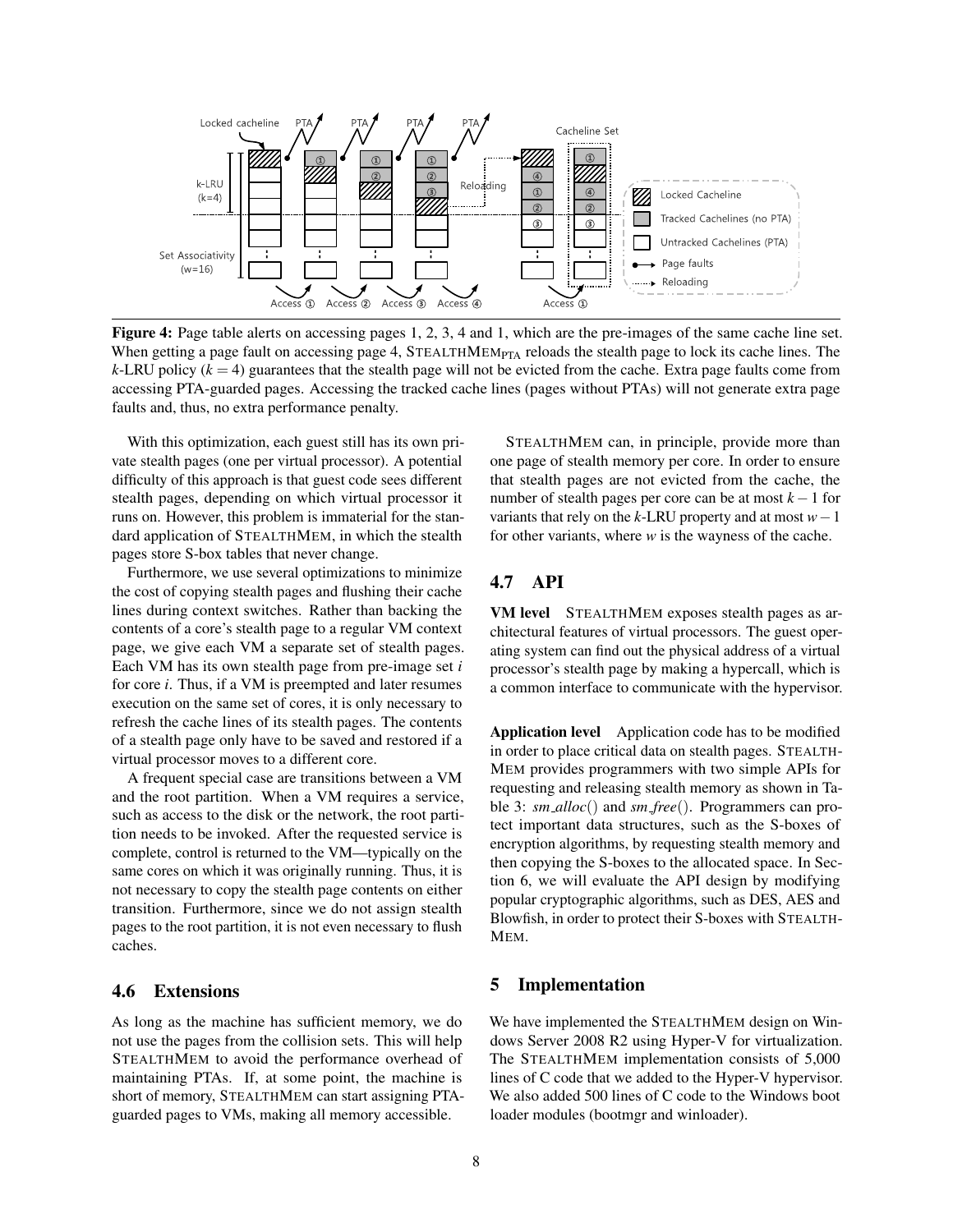| API                     | <b>Description</b>                                                                                             |
|-------------------------|----------------------------------------------------------------------------------------------------------------|
|                         | <i>void</i> * sm_alloc(size_t size)   Allocate dynamic memory of size bytes and return a corresponding pointer |
| void sm_free(void *ptr) | Free allocated memory pointed to by the given pointer, $ptr$                                                   |

Table 3: APIs to allocate and free stealth memory

STEALTHMEM exposes stealth pages to applications through a driver that runs in the VMs and that produces the user mode mappings necessary for *sm alloc*() and *sm free*(). We did not have to modify the guest operating system to use STEALTHMEM.

We implemented two versions of STEALTHMEM. In the first implementation, Hyper-V makes the unused pages from the *p* pre-image sets inaccessible. We will refer to this implementation as STEALTHMEM. The second implementation maps those pages to VMs, but guards them with PTAs. We will explicitly call this version STEALTHMEM<sub>PTA</sub>.

Hyper-V configures the hardware virtualization extensions to trap into the hypervisor when VM code executes invd instructions. We extended the handler to reload the stealth cache lines immediately after executing invd. We proceeded similarly with wbinvd.

### 5.1 Root Partition Isolation

Hyper-V relies on Windows to boot the machine. First, Windows boots on the physical machine. Hyper-V is launched only after that. The Windows instance that booted the machine becomes the root partition (equivalent to dom0 in Xen). In general, by the time Hyper-V is launched, the root partition will be using physical pages from all pre-image sets. It would be hard or impossible to free up complete pre-image sets by evicting the root partition from selected physical pages. The reasons include the use of large pages which span all pre-image sets or the use of pages by hardware devices that operate on physical addresses.

We obtain pre-image sets that are not used by the system by marking all pages in these sets as *bad pages* in the boot configuration data using bcdedit. This causes the system to ignore these pages and cuts physical memory into many small chunks. We had to adapt the Windows boot loader to enable Windows to boot under this unusual memory configuration.

As a result of this change there are no contiguous large (2 MB or 4 MB) pages on the machine. Both the Windows kernel and Hyper-V attempt to use large pages to improve performance. Large page mappings reduce the translation depth from virtual to physical addresses. Furthermore, they reduce pressure on the TLB. We will evaluate the impact of not using large pages on the performance of STEALTHMEM in Section 6).

# 5.2 *k*-LRU

Major CPU vendors implement pseudo-LRU replacement policies as an approximation of the LRU policy [14]. However, this is neither officially documented nor explicitly stated in CPU developer manuals [6, 16]. We conducted the following experiment to find a *k* value for which our target Xeon W3520 CPU has the *k*-LRU property.

We selected a set of pages that mapped to the same cache lines. Then, we loaded one page into the L3 cache by reading the contents of the page. After that, we loaded *k* <sup>0</sup> other pages of the same pre-image set. Then, we turned on the performance counter and checked L3 cache misses after reading the first page again. We ran this experiment in a device driver (ring0) on one core, while the other cores were spinning on a shared lock. Interrupts were disabled. We varied  $k'$  from 1 to 16 (set associativity). We started seeing L3 misses at  $k' = 15$  and concluded that our CPU has the 14-LRU property.

### 6 Evaluation

We ask three questions to evaluate STEALTHMEM. First, how effective is STEALTHMEM against cache-based side channel attacks? Second, what is the performance overhead of STEALTHMEM and its characteristics? And finally, how easy is it to adopt STEALTHMEM in existing applications?

### 6.1 Security

#### 6.1.1 Basic Algorithm

We consider the basic algorithm (without the optimizations of Section 4.5) first. STEALTHMEM guarantees that all cache lines of stealth pages are always in the shared (L3) cache. In the version that makes colliding pages inaccessible, this is the case simply because on each group of cores that share a cache, the only accessible pages from the collision sets of the stealth pages are the stealth pages themselves. We load all stealth pages into the shared cache at initialization. Since Section 4.6 limits the number of stealth pages per collision set to *w*−1 , this will result in all stealth pages being in the cache simultaneously. It is impossible to generate collisions. Thus, by the inertia property, these cache lines will never be evicted.

In the PTA version, it is theoretically possible for stealth cache lines to be evicted very briefly from the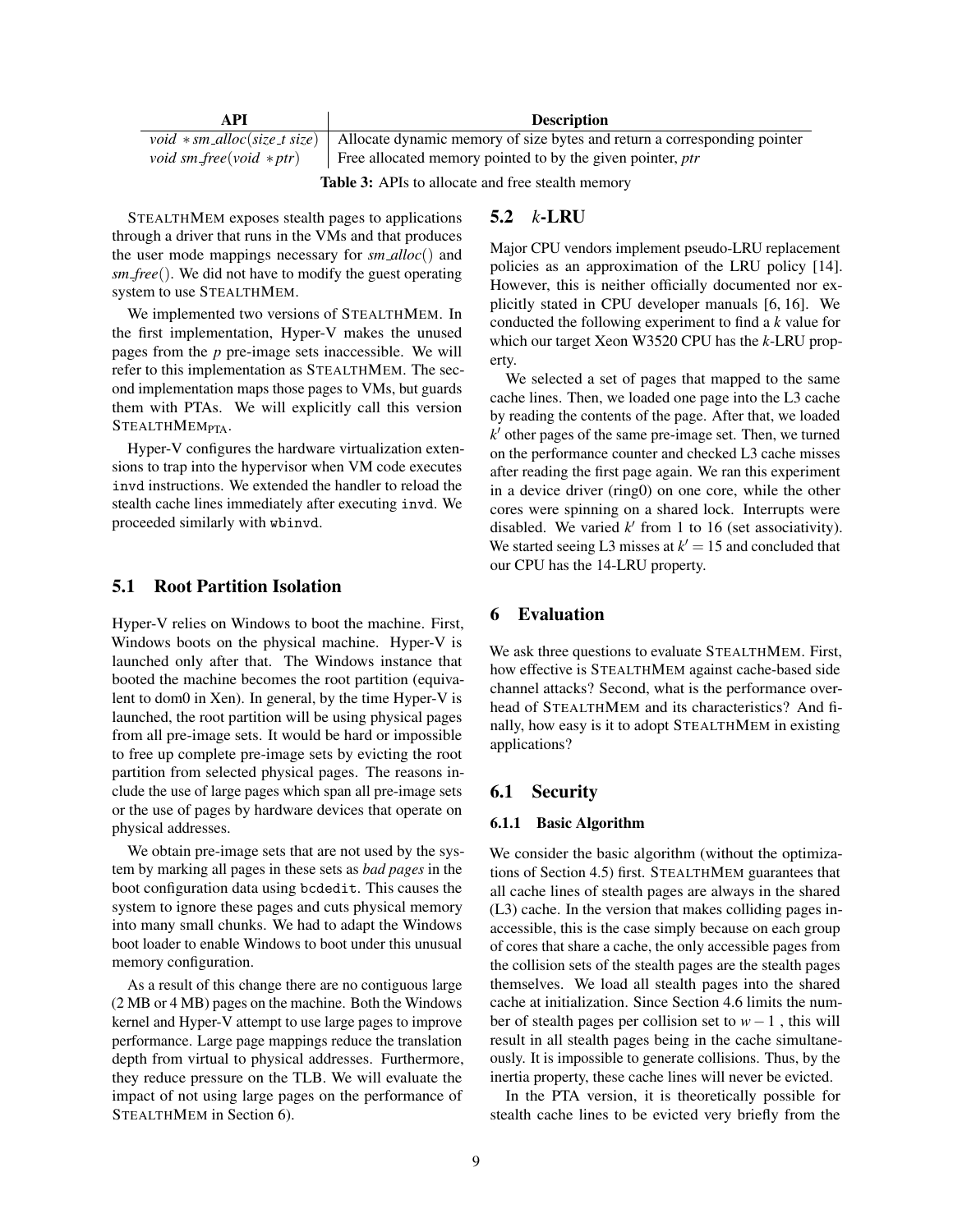cache during PTA handling while the  $w - 1$  colliding pages without PTAs are loaded into the cache. The stealth cache line would be reloaded immediately as part of the same operation, and the time outside the shared cache could be limited to one instruction by accessing the stealth cache line immediately after accessing a colliding line.

Leakage channels This property together with other properties of STEALTHMEM prevents trace-driven and active time-driven attacks on stealth pages. We consider each of the three leakage channels in turn:

*Multicore:* Attackers running concurrently on other cores cannot directly manipulate (prime) or probe stealth cache lines of the victim's core. This holds for the shared cache because, as observed above, all stealth lines always remain in the shared (L3) cache irrespective of the actions of victims or attackers. It also holds for the other caches (L1 and L2) because they are not shared.

*Time sharing:* Attackers who time-share a core with a victim cannot directly manipulate or probe stealth cache lines either because we load all stealth cache lines into the cache (including L1 and L2) at the very end of a context switch. Thus, no matter what the adversary or the victim did before the context switch, all stealth lines will be in all caches after a context switch. Thus, direct priming and probing the cache should yield no information.

*Hyper-Threading:* STEALTHMEM gang schedules hyperthreads to prevent side channels across them.

Limitations While STEALTHMEM locks stealth lines into the last level shared (L3) cache, it has no such control over the upper level caches (L1 and L2) other than reloading stealth pages while context switching. Accordingly, STEALTHMEM cannot hide the timing differences coming out of L1 and L2 cache. Passive timing attacks may arise by exploiting the timing differences between L1 and L3 from a different VM. As stated earlier, passive timing attacks are not our focus since they are not a new threat that results from hardware sharing in the cloud.

#### 6.1.2 Extensions and Optimizations

Per-VM stealth pages Section 4.5 describes an optimization that maintains a separate set of per-core stealth pages for each VM. With this optimization, stealth cache lines are not guaranteed to stay in the shared cache permanently. However, by loading the stealth page contents into the cache at the end of context switches, STEALTHMEM guarantees that the contents of a VM's per-core stealth pages are reloaded in the shared cache, *whenever the core executes the VM*. Thus, the situation for attackers running concurrently on different cores is the same as for the basic algorithm. Our observations regarding context switches and Hyper-Threading also carry over directly.

*k*-LRU In the PTA variant that relies on the *k*-LRU property, the stealth page is kept in the cache because at most *k* −1 colliding pages can be accessed without PTAs. Since STEALTHMEM accesses the stealth page at the end of every page fault that results in a PTA update, the stealth cache lines are always at least the *k*-least recently used lines in their associative set. Thus, on a CPU with the *k*-LRU property, they will not be evicted.

#### 6.1.3 Denial of Service

VMs do not have to (and cannot) request or release stealth pages. Instead, STEALTHMEM provides every VM with its own set of stealth pages as part of the virtual machine interface. This set is fixed from the point of view of the VM. Accesses by a VM to its stealth pages do not affect other VMs. Thus, there should be no denial of service attacks involving stealth pages at the VM interface level.

Guest operating systems running inside VMs may have to provide stealth pages to multiple processes. The details of this lie outside the scope of this paper. As noted above, the techniques used in STEALTHMEM can also be applied to operating systems. Operating systems that choose to follow the STEALTHMEM approach virtualize their VMlevel stealth pages and provide a fixed independent set of stealth pages to each process. Again, this type of stealth memory should not give rise to denial of service attacks. The APIs of Table 3 would be merely convenient syntax for a process to obtain a pointer to its stealth pages.

#### 6.2 Performance

We have measured the performance of our STEALTHMEM implementation to assess the efficiency and practicality of STEALTHMEM. The experiments ran on an HP Z400 workstation with a 2.67 GHz 4 core Intel Xeon W3520 CPU with 16 GB of DDR3 RAM. The cores were running at 2.8 GHz. Each CPU core has a 32 kB 8-way L1 Dcache, a 32 kB 4-way L1 I-cache and a 256 kB 8-way L2 cache. In addition, the four cores share an 8 MB 16-way L3 cache. The machine ran a 64-bit version of Windows Server 2008 R2 HPC Edition (no service pack). We configured the power settings to run the CPU always at full speed in order to reduce measurement noise. The virtual machines used in the experiments ran the 64-bit version of Windows 7 Enterprise Edition and had 2 GB of RAM. This was the recommended minimum amount of memory for running the SPEC 2006 CPU benchmark [37].

#### 6.2.1 Performance Overhead

Our first goal was to estimate the overhead of STEALTH-MEM and STEALTHMEM<sub>PTA</sub>. We have measured execution times for three configurations: Baseline—an un-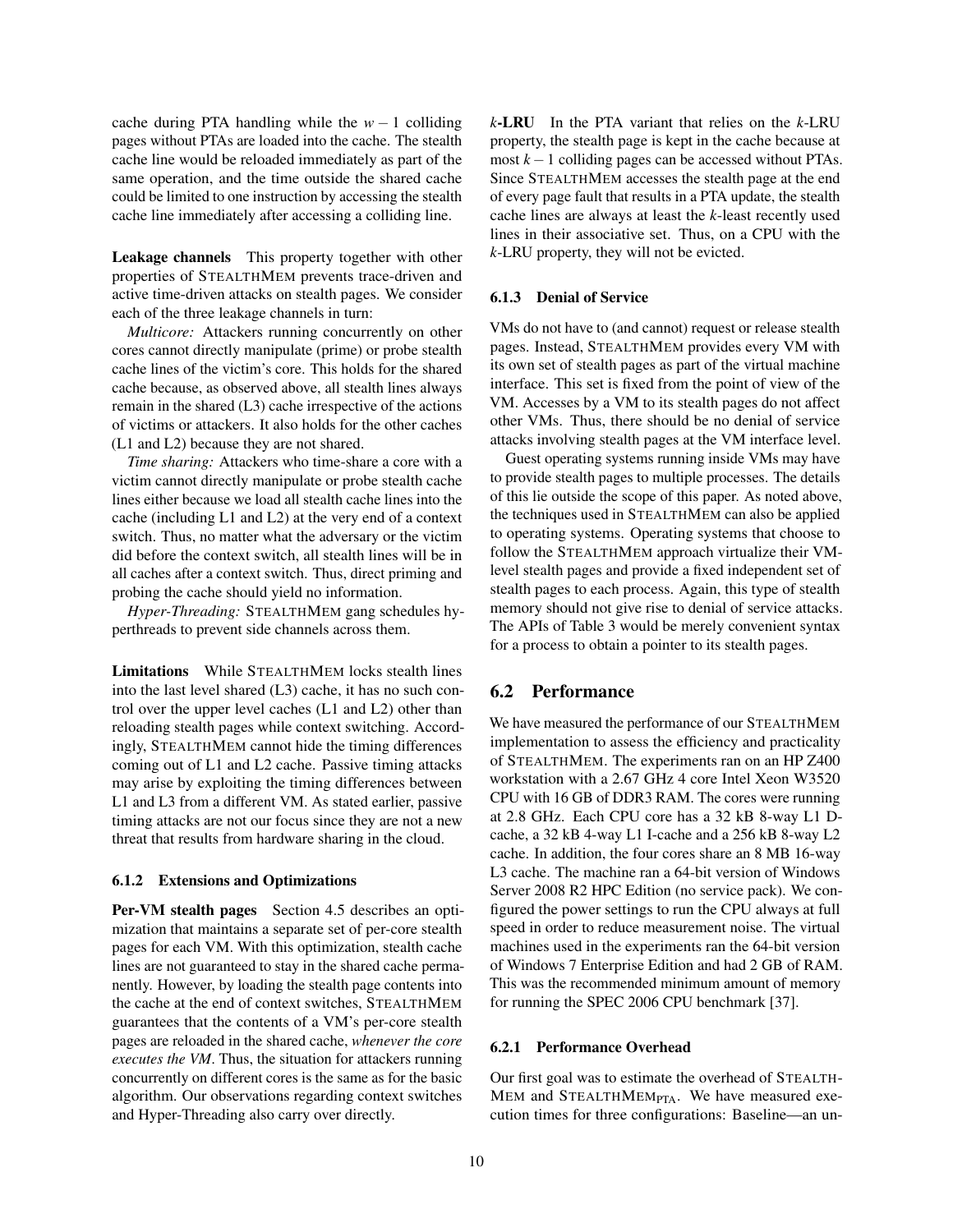| <b>Benchmark</b> | <b>Baseline</b> |         | <b>Stealth</b> |         |          | <b>Stealth PTA</b> |         |          | <b>BaselineNLP</b> |         |          |
|------------------|-----------------|---------|----------------|---------|----------|--------------------|---------|----------|--------------------|---------|----------|
|                  | time            | st.dev. | time           | st.dev. | overhead | time               | st.dev. | overhead | time               | st.dev. | overhead |
| perlbench        | 508             | $0.1\%$ | 537            | $0.3\%$ | 5.7%     | 538                | $0.5\%$ | 5.9%     | 532                | $0.5\%$ | 4.7%     |
| bzip2            | 610             | $2.0\%$ | 618            | $0.2\%$ | $1.3\%$  | 624                | 1.8%    | 2.3%     | 617                | $2.0\%$ | 1.1%     |
| $_{\rm gcc}$     | 430             | $0.1\%$ | 466            | $0.3\%$ | 8.4%     | 476                | $0.2\%$ | 10.7%    | 462                | $0.3\%$ | 7.4%     |
| milc             | 257             | $0.1\%$ | 289            | $0.7\%$ | 12.5%    | 298                | $0.5\%$ | 16.0%    | 284                | $1.6\%$ | $10.5\%$ |
| namd             | 498             | $0.0\%$ | 500            | $0.1\%$ | $0.4\%$  | 500                | $0.1\%$ | 0.4%     | 499                | $0.1\%$ | $0.2\%$  |
| dealII           | 478             | $0.1\%$ | 492            | $0.3\%$ | $2.9\%$  | 495                | $0.2\%$ | 3.6%     | 490                | $0.1\%$ | 2.5%     |
| soplex           | 361             | $1.9\%$ | 401            | $0.4\%$ | 11.1%    | 412                | $0.3\%$ | 14.1%    | 394                | $0.2\%$ | 9.1%     |
| povray           | 228             | $0.1\%$ | 229            | $0.6\%$ | $0.4\%$  | 229                | $0.1\%$ | $0.4\%$  | 228                | $0.2\%$ | $0.0\%$  |
| calculix         | 360             | $0.2\%$ | 366            | $0.3\%$ | $1.7\%$  | 366                | $0.3\%$ | $1.7\%$  | 363                | $0.8\%$ | $0.8\%$  |
| astar            | 454             | $0.1\%$ | 501            | $0.3\%$ | 10.4%    | 508                | $1.3\%$ | 11.9%    | 495                | $0.2\%$ | $9.0\%$  |
| wrf              | 307             | $1.9\%$ | 331            | $0.8\%$ | 7.8%     | 336                | 1.2%    | 9.4%     | 329                | $0.6\%$ | 7.2%     |
| sphinx3          | 602             | $0.1\%$ | 654            | $0.4\%$ | 8.6%     | 662                | $0.7\%$ | $10.0\%$ | 639                | $0.2\%$ | 6.1%     |
| xalancbmk        | 307             | $0.2\%$ | 324            | $0.2\%$ | $5.5\%$  | 329                | $0.3\%$ | 7.2%     | 321                | $0.0\%$ | 4.6%     |
| average          |                 |         |                |         | 5.9%     |                    |         | 7.2%     |                    |         | 4.9%     |

Table 4: Running time in seconds (time), error bound (st.dev.) and overhead on 13 SPEC2006 CPU benchmarks for Baseline, STEALTHMEM, STEALTHMEMPTA and BaselineNLP.

modified version of Windows with an unmodified version of Hyper-V—and our respective implementations of STEALTHMEM and STEALTHMEM<sub>PTA</sub>.

In the first experiment, we ran each configuration with two VMs. One VM ran the SPEC 2006 CPU benchmark [37]. Another VM was idle. Table 4 displays the execution times for 13 applications from the SPEC benchmark suite. We repeated each run ten times, obtaining ten samples for each time measurement. The running times in the table are the sample medians. The table also displays the sample standard deviation as a percentage of the sample average as an indication of the noise in the sample. The sample standard deviation is typically less than one percent of the sample average.

The overhead of STEALTHMEM varies between close to zero for about one third of the SPEC applications and 12.5% for *milc*. The average overhead is 5.9%. As expected, the overhead of STEALTHMEM<sub>PTA</sub>  $(7.2\%)$  is larger than that of STEALTHMEM because of the extra cost of handling PTA page faults. Server operators can choose either variant, depending on the memory usage of their servers.

We also attempted to find the source of the overhead of STEALTHMEM. Possible sources are the cost of virtualizing stealth pages, the 3% reduction in the size of the available cache and the cost of not being able to use large pages. We repeated the experiment with a configuration that is identical to the Baseline configuration, except that it does not use large pages. It is labeled BaselineNLP (for 'no large pages') in Table 4. The overheads for BaselineNLP across the different SPEC applications correlate with the overheads of STEALTHMEM. The overhead due to not using large pages (4.9% on average) accounts for more than 80% of the overhead of STEALTHMEM.

We constructed BaselineNLP using the same binaries as Baseline. However, at hypervisor startup, we disabled one Hyper-V function by using the debugger to overwrite its first instruction with a *ret*. This function is responsible for replacing regular mappings by large mappings in the extended page tables. Without it, Hyper-V will not use large page mappings irrespective of the actions of the root partition or other guests.

#### 6.2.2 Comparison with Page Coloring

Page coloring [33] isolates VMs from cache-related dependencies by partitioning physical memory pages among VMs such that no VM shares cache lines with any other VM. We modified one of the Hyper-V support drivers in the root partition (vid.sys) to assign physical memory to VMs accordingly.

In this simple implementation of Page Coloring, the VMs still share cache lines with the root partition. The same holds for the system in [33]. In contrast, our STEALTHMEM implementation isolates stealth pages also from the root partition. While this difference makes the Page Coloring configuration less secure, it should work to its advantage in the performance comparison.

The next experiment compares the overheads of STEALTHMEM and Page Coloring as the number of VMs increases. We ran BaselineNLP, STEALTHMEM and Page Coloring with between 2 and 7 VMs, running the SPEC workload in one VM and leaving the remaining VMs idle. The root partition is not included in the VM count. Again, each time measurement is the median of ten SPEC runs. The sample standard deviation was typically less than1% and in no case more than 2.5% of the sample mean.

Figure 5 displays the overheads over BaselineNLP of STEALTHMEM (left) and Page Coloring (right) as a function of the number of VMs. We chose to display the overhead over BaselineNLP, rather than Baseline, in order to eliminate the constant cost of not using large pages,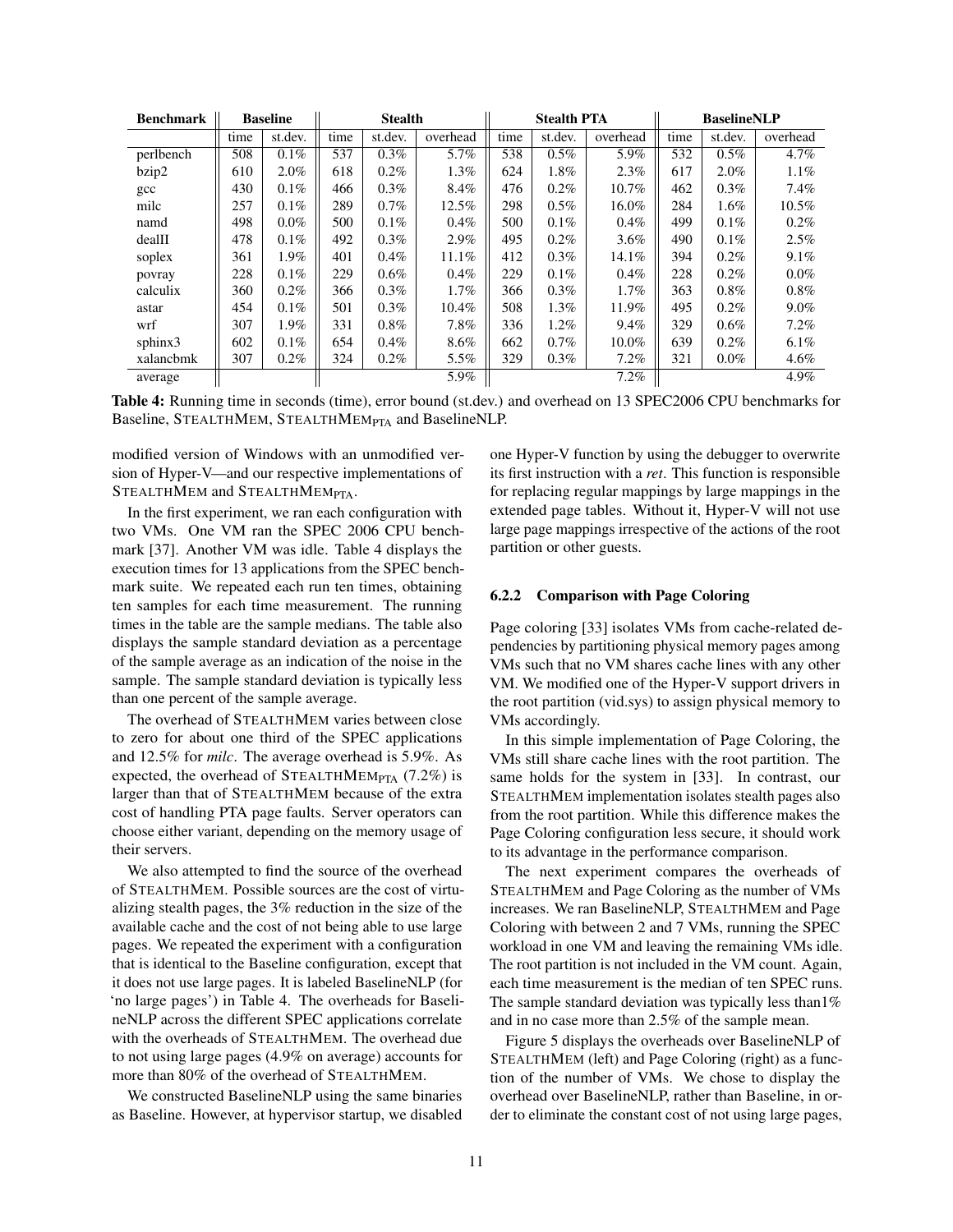

Figure 5: Overhead of STEALTHMEM (left) and Page Coloring (right) over BaselineNLP. The *x*-axis is the number of VMs.

which affects STEALTHMEM and Page Coloring similarly. Using Baseline adds an application dependent constant to each curve.

Overall, the overhead of STEALTHMEM is significantly smaller than the overhead of Page Coloring. The latter grows with the number of VMs, as each VM gets a smaller fraction of the cache. In contrast, the overhead of STEALTHMEM remains largely constant as the number of VMs increases.

Figure 5 also shows significant differences between the individual benchmarks. For eight benchmarks, Page Coloring shows a large and rising overhead. The most extreme case of this is *sphinx3* with a maximum overhead of almost 50%. For four benchmarks, the overhead of Page Coloring is close to zero. Finally, the *milc* benchmark stands out, as Page Coloring runs it consistently faster than BaselineNLP and STEALTHMEM.

These observations are roughly consistent with the cache sensitivity analysis of Jaleel [19]. The applications with low overhead (*namd*, *povray* and *calculix*) appear to have very small working sets that fit into the L3 cache of all configurations we used in the experiment (including Page Coloring with 7 VMs). For the eight benchmarks with higher overhead, the number of cache misses appears to be sensitive to lower cache sizes in the range covered by our Page Coloring experiment (8/7 MB to 8 MB). For the *milc* application, the data reported by Jaleel indicate a working set size of more than 64 MB. This suggests that *milc* may be thrashing the L3 cache as well as the TLB even when given the entire cache of the machine under BaselineNLP. The performance improvement under Page Coloring may be the result of the CPU being able to resolve certain events (such as page table walks) faster when a large part of the cache is not being thrashed by *milc*.



Figure 6: Running times of a micro-benchmark as a function of its working set size.

#### 6.2.3 Overhead With Various Working Set Sizes

The following experiment shows overhead as a function of working set size. Given the working set of an application, developers can estimate the expected performance overhead when they modify an application to use STEALTHMEM.

In the experiment, we used a synthetic application that makes a large number of accesses to an array whose size we varied (the working set size). The working set size is the input to the application. It allocates an array of that size and reads memory from the array in a tight loop. The memory accesses start at offset zero and move up the array in a quasi-linear pattern of increasing the offset for the next read operation by 192 bytes (three cache line sizes) and reducing the following offset by 64 bytes (one cache line size). This is followed by another 192 byte increase and another 64 byte reduction etc. When the end of the array is reached, the process is repeated, starting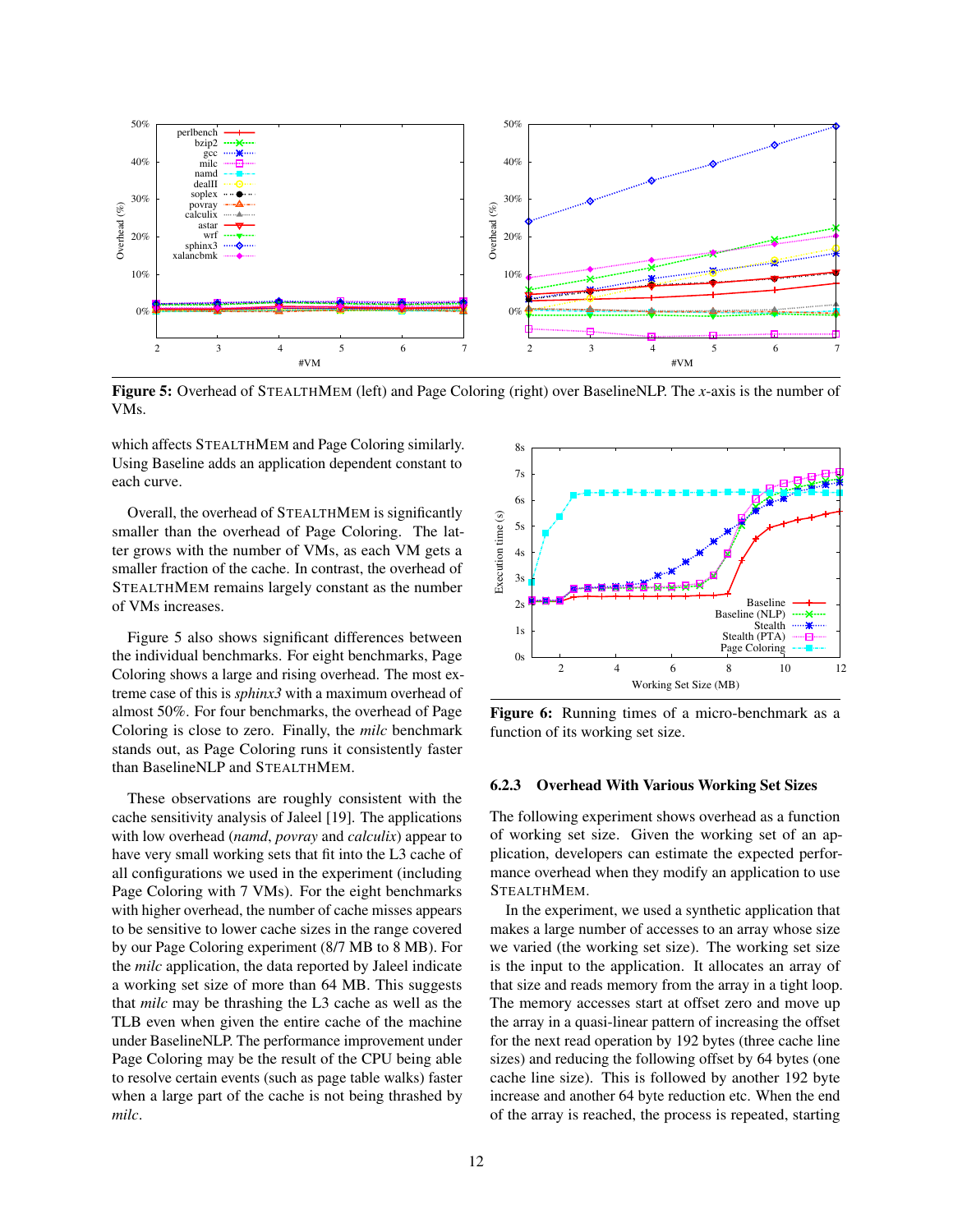

Figure 7: Overhead of STEALTHMEM as a function of the number of stealth pages

again at offset zero.

We ran the application for several configurations. In each case, we ran seven VMs. One VM was running our application. The remaining six VMs were idle. We varied the working set sizes from 100 kB to 12.5 MB and measured for each run the time needed by the application to make three billion memory accesses. The results are displayed in Figure 6. The time measurements in the figure are the medians over five runs. The sample standard deviations were less than 0.5% of the sample means for most working set sizes. However, where the slope of a curve was very steep, the sample standard deviations could be up to 5% of the sample means.

Most configurations show a sharp rise in the running times as the working set size increases past the size of the L3 cache (8 MB). For Page Coloring, this jump occurs for much smaller working sets since the VM can access only one seventh of the CPU's cache. Most configurations also display a second, smaller increase around 2 MB. This may be the result of TLB misses. The processor's L2 TLB has 512 entries which can address up to 2 MB based on regular 4 kB page mappings.

For very large workload sizes, BaselineNLP and STEALTHMEM become slower than Page Coloring. This appears to be the same phenomenon that caused Page Coloring to outperform BaselineNLP and STEALTHMEM on the *milc* benchmark.

#### 6.2.4 Overhead With Various Stealth Pages

This experiment attempts to estimate how the overhead of STEALTHMEM depends on the number of stealth pages that the hypervisor provides to each VM. We ran STEALTHMEM with one VM running the SPEC benchmarks and varied the number of stealth pages per VM. As before, the times we report are the medians over ten runs.

The sample standard deviations were less than 0.4% of the sample means in all cases.

Figure 7 displays the overhead with respect to STEALTHMEM with one stealth page per VM. There is no noticeable increase in the running time as the number of stealth pages increases. This is the result of the optimizations described earlier that eliminate the need to copy the contents of stealth pages or to load them into the cache frequently.

### 6.3 Block Ciphers

The goal of this experiment is to evaluate performance for real-world applications that heavily use stealth pages. We choose three popular block ciphers: AES [2], DES [1] and Blowfish [35]. Efficient implementations of each of these ciphers perform a number of lookups in a table during encryption and decryption. We picked Bruce Schneier's implementation of Blowfish [36], and standard commercial implementations of AES and DES and adapted them to use stealth pages (as described in Section 6.4).

We measured the encryption speeds of each of the ciphers for (a) the baseline configuration (unmodified Windows 7, Hyper-V and cipher implementation), (b) our STEALTHMEM configuration using the modified versions of the cipher implementations just described and (c) an uncached configuration, which places the S-box tables on a page that is not cached. Configuration (c) runs the modified version of the block cipher implementations on an unmodified version of Windows and an essentially unmodified version of the hypervisor. We added a driver in the Windows 7 guest that creates an uncached user mode mapping to a page. We also had to add one hypercall to Hyper-V to ensure that this page was indeed mapped as uncached in the physical page tables. We included this configuration in our experiments since using an uncached page is the simplest way to eliminate cache side channels.

We measured the time required to encrypt 5 million bytes for each configuration. In order to reduce measurement noise, we raised the scheduling priority of the encryption process to the HIGH PRIORITY CLASS of the Windows scheduler. We ran the experiment in a small buffer configuration (50,000 byte buffer encrypted 1,000 times) and a large buffer configuration (5 million byte buffer encrypted once) to show performance overheads with different workloads.

The numbers in Table 5 are averaged over 1,000 runs. The sample standard deviation lies between 1 and 4 percent of the sample averages. The overhead of using a stealth page with respect to baseline performance lies between 2% and 5%, while the overhead of the uncached version lies between 97.9% and 99.9%.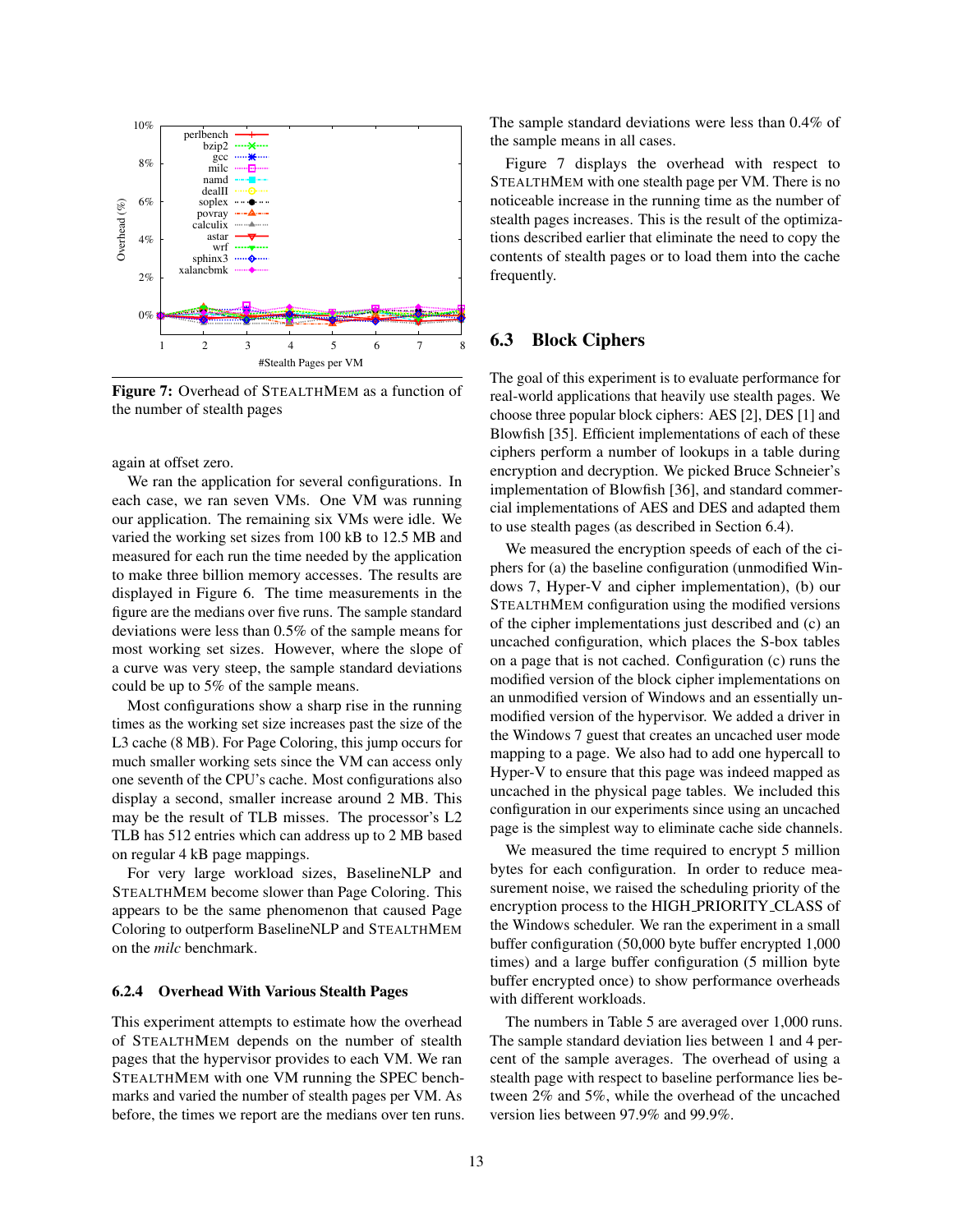|               | A small buffer $(50,000$ bytes) | A large buffer $(5,000,000$ bytes) |                |          |         |                 |                |        |                 |         |
|---------------|---------------------------------|------------------------------------|----------------|----------|---------|-----------------|----------------|--------|-----------------|---------|
| <b>Cipher</b> | <b>Baseline</b>                 |                                    | <b>Stealth</b> | Uncached |         | <b>Baseline</b> | <b>Stealth</b> |        | <b>Uncached</b> |         |
| DES           | 60                              | 58                                 | $-3\%$         | 0.83     | $-99\%$ | 59              |                | $-3\%$ | 0.83            | $-99\%$ |
| AES           | 150                             | 143                                | $-5\%$         | 1.33     | $-99\%$ | 142             | 135            | $-5\%$ | 1.32            | $-99\%$ |
| Blowfish      |                                 |                                    | $-2\%$         | 1.65     | -98%    | 75              | 74             | $-2\%$ | 1.64            | -98%    |

Table 5: Block cipher encryption speeds in MB/s for small and large buffers. We mapped the S-box of each encryption algorithm to cached, stealth and uncached pages.

|          | Source code                                                     |
|----------|-----------------------------------------------------------------|
| Original | static unsigned long S[4][256];                                 |
|          |                                                                 |
|          | typedef unsigned long UlongArray[256];<br>static UlongArray *S; |
| Modified |                                                                 |
|          | // in the initialization function<br>S = sm_alloc(4*256);       |

Table 6: Modified Blowfish to use STEALTHMEM

| <b>Encryption</b> | Size of S-box       | <b>LoC</b> Changes |
|-------------------|---------------------|--------------------|
| DES.              | $256 B * 8 = 2 kB$  | 5 lines            |
| AES               | $1024 B * 4 = 4 kB$ | 34 lines           |
| Blowfish          | $1024 B * 4 = 4 kB$ | 3 lines            |

Table 7: Size of S-box in various encryption algorithms, and corresponding changes to use STEALTHMEM

#### 6.4 Ease-of-use

We had to make only minor changes to the block cipher implementations to adapt them to STEALTHMEM. These changes amounted to replacing the global array variables that hold the encryption tables by pointers to the stealth page. In the case of Blowfish, this change required only 3 lines. We replaced the global array declaration by a pointer and assigned the base of the stealth page to it in the initialization function (see Table 6).

Adapting DES required us to change a total of 5 lines. In addition to a change of the form just described, we had to copy the table contents (constants in the source code) to the stealth page. This was not necessary for Blowfish which read these data from a file. Adapting AES required a total of 34 lines. This large number is the result of the fact that our AES implementation declares its table as 8 different variables, which forced us to repeat 8 times the simple adaptation we did for DES. Table 7 summarizes the S-box layouts and the required code changes for the three ciphers.

### 7 Related Work

Kocher [22] presented the initial idea of exploiting timing differences to break popular cryptosystems. Even though Kocher speculated about the possibility of exploiting cache side channels, the first theoretical model of cache attacks was described by Page [31] in 2002.

Around that time, researchers started investigating cachebased side channels against actual cryptosystems and broke popular cryptosystems such as AES [4, 8, 9, 30], and DES [40]. With the emergence of simultaneous multithreading, researchers discovered a new type of cache attacks, classified as trace-driven attacks in our paper, against AES [3, 30] and RSA [32] by exploiting the new architectural feature of an L1 cache that is shared by two hyperthreads. Recently, Osvik et al. [30, 39] executed more quantitative research on cache attacks and classified possible attack methods. The new cloud computing environments have also gained the attention of researchers who have explored the possibility of cache-based side channel attacks in the cloud [7, 34, 44], or inversely their use in verifying co-residency of VMs [45].

Mitigation methods against cache attacks have been studied in three directions: suggesting new cache hardware with security in mind, designing software-only defense mechanism, and developing application specific mitigation methods.

Hardware-based mitigation methods focus on reducing or obfuscating cache accesses [23, 24, 41–43] by designing new caches, or partitioning caches with dynamic or other efficient methods [12, 21, 27, 42, 43]. Wang and Lee [42, 43] proposed PLcache to hide cache access patterns by locking cache lines, and RPcache to obfuscate patterns by randomizing cache mappings. These hardware-based approaches, however, will not provide practical defenses until CPU makers integrate them into mainstream CPUs and cloud providers purchase them. Our defense mechanism not only provides similar security guarantee as these methods, but also allows cloud providers to utilize existing commodity hardware.

Software-only defenses [7,11,13,15,33] also have been actively proposed. Against time-drive attacks, Coppens et al. [11] demonstrated a mitigation method by modifying a compiler to remove control-flow dependencies on confidential data, such as secret keys. This compiler technique, however, leaves applications still vulnerable to trace-driven cache attacks in the cloud. Against tracedriven attacks, static partitioning techniques, such as page coloring [33], provide a general mitigation solution by partitioning pre-image sets among VMs. Since static partitioning divides the cache by the number of VMs, its performance overhead becomes significantly larger when cloud providers run more VMs, as we demonstrated in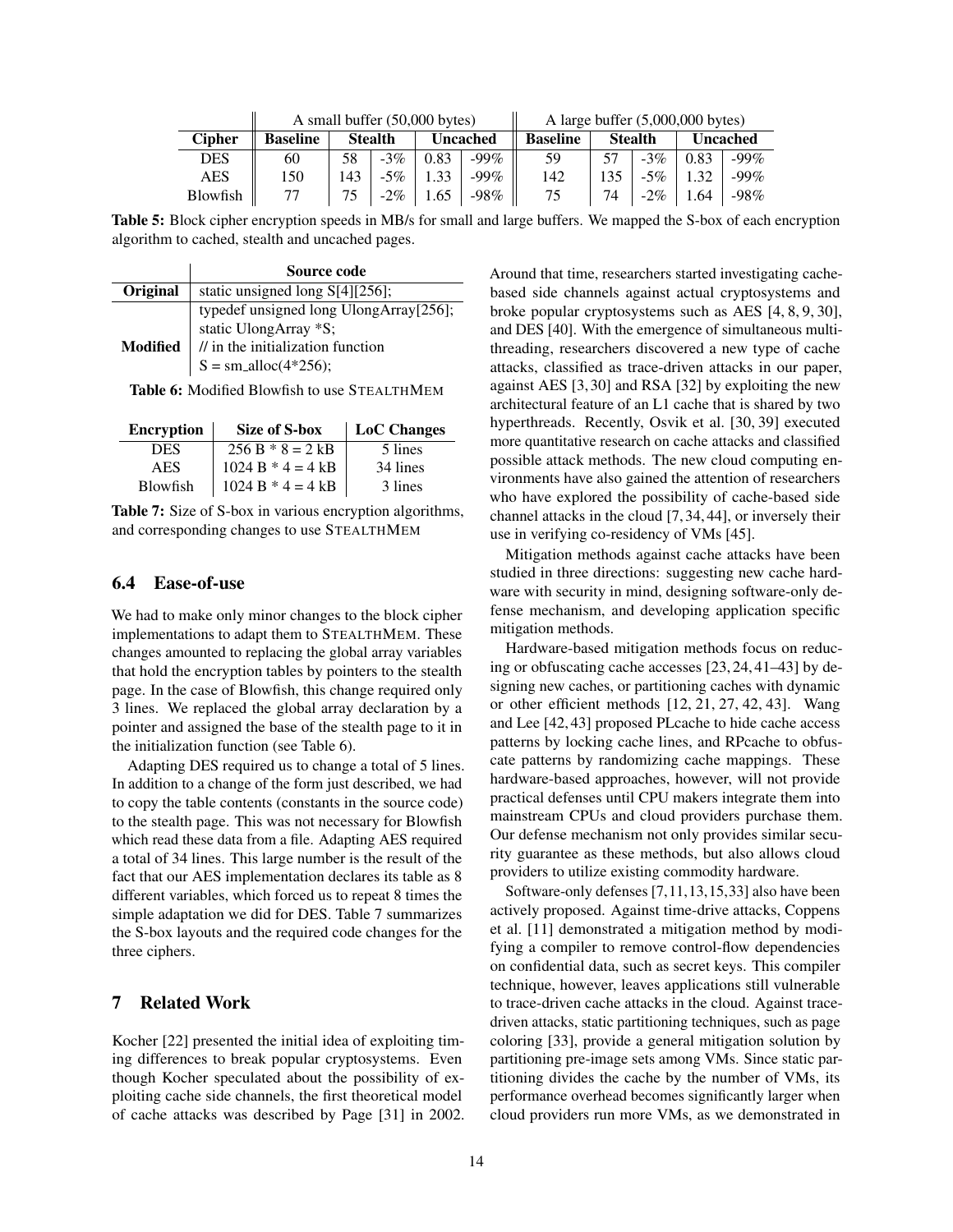Section 6. Our solution, however, assigns unique cache line sets to virtual processors and flexibly loads stealth pages of each VM if necessary, and thus demonstrates better performance.

Erlingsson and Abadi [13] proposed the abstraction of "stealth memory" and sketched techniques for implementing it. We have realized the abstraction in a virtualized multiprocessor environment by designing and implementing a complete defense system against cache side channel attacks and evaluating it across system layers (from the hypervisor to cryptographic applications) in a concrete security model.

Since existing hardware-based and software-only defenses are not practical because they require new CPU hardware or because of their performance overhead, researchers have been exploring mitigation methods for particular algorithms or applications. The design and implementation of AES has been actively revisited by [8–10, 14, 30, 39], focusing on eliminating or controlling access patterns on S-Boxes, or not placing S-Boxes into memory [28], but into registers of x64 CPUs. Recently, Intel [17] introduced a special instruction for AES encryption and decryption. These approaches may secure AES from cache side channels, but it is not realistic to introduce new CPU instructions for every software algorithm that might be subject to leaking information via cache side channels. In contrast, STEALTHMEM provides a general system-level protection solution that every application can take advantage of if it wants to protect its confidential data in the cloud.

### 8 Conclusion

We design and implement STEALTHMEM, a system-level protection mechanism against cache-based side channel attacks, specifically against active time-driven and tracedriven cache attacks, which cloud platforms suffer from. STEALTHMEM helps cloud service providers offer better security against cache attacks, without requiring any hardware modifications.

With only a few lines of code changes, we can modify popular encryption schemes such as AES, DES and Blowfish to use STEALTHMEM. Running the SPEC 2006 CPU benchmark shows an overhead of 5.9%, and our micro-benchmark shows that the secured AES, DES, and Blowfish have between 2% and 5% performance overhead, while making extensive use of STEALTHMEM.

#### Acknowledgments

We thank the anonymous reviewers, and our shepherd, David Lie, for their feedback. We would also like to thank Úfar Erlingsson and Martín Abadi for several valuable

conversations. Taesoo Kim is partially supported by the Samsung Scholarship Foundation.

### References

- [1] Data Encryption Standard (DES). In *FIPS PUB 46, Federal Information Processing Standards Publication* (1977).
- [2] Advanced Encryption Standard (AES). In *FIPS PUB 197, Federal Information Processing Standards Publication* (2001).
- [3] ACIIÇMEZ, O., AND ÇETIN KAYA KOÇ. Trace-driven cache attacks on AES. Cryptology ePrint Archive, Report 2006/138, 2006.
- [4] ACIIÇMEZ, O., SCHINDLER, W., AND ÇETIN K. KOÇ. Cache based remote timing attack on the AES. In *Topics in Cryptology – CT-RSA 2007, The Cryptographers' Track at the RSA Conference 2007* (2007), Springer-Verlag, pp. 271–286.
- [5] AMAZON, INC. Amazon Elastic Compute Cloud (EC2). http: //aws.amazon.com/ec2, 2012.
- [6] AMD, INC. *AMD64 Architecture Programmer's Manual*. No. 24594. December 2011.
- [7] AVIRAM, A., HU, S., FORD, B., AND GUMMADI, R. Determinating timing channels in compute clouds. In *Proceedings of the 2010 ACM Cloud Computing Security Workshop* (2010), pp. 103–108.
- [8] BERNSTEIN, D. J. Cache-timing attacks on AES. Available at: http://cr.yp.to/antiforgery/cachetiming-20050414. pdf, 2005.
- [9] BONNEAU, J., AND MIRONOV, I. Cache-collision timing attacks against AES. In *Proceedings of the 8th International Workshop on Cryptographic Hardware and Embedded Systems* (2006), pp. 201– 215.
- [10] BRICKELL, E., GRAUNKE, G., NEVE, M., AND SEIFERT, J.-P. Software mitigations to hedge AES against cache-based software side channel vulnerabilities. IACR ePrint Archive, Report 2006/052, 2006.
- [11] COPPENS, B., VERBAUWHEDE, I., BOSSCHERE, K. D., AND SUTTER, B. D. Practical mitigations for timing-based sidechannel attacks on modern x86 processors. In *Proceedings of the 2009 IEEE Symposium on Security and Privacy* (2009), pp. 45– 60.
- [12] DOMNITSER, L., JALEEL, A., LOEW, J., ABU-GHAZALEH, N., AND PONOMAREV, D. Non-monopolizable caches: Lowcomplexity mitigation of cache side channel attacks. *ACM Transactions on Architecture and Code Optimization 8*, 4 (Jan. 2012),  $35:1 - 35:21$ .
- [13] ERLINGSSON, Ú., AND ABADI, M. Operating system protection against side-channel attacks that exploit memory latency. Tech. Rep. MSR-TR-2007-117, Microsoft Research, August 2007.
- [14] GULLASCH, D., BANGERTER, E., AND KRENN, S. Cache Games – bringing access-based cache attacks on AES to practice. In *Proceedings of the 2011 IEEE Symposium on Security and Privacy* (May 2011), pp. 490 –505.
- [15] HU, W. M. Reducing timing channels with fuzzy time. In *Proceedings of the 1991 IEEE Symposium on Security and Privacy* (1991), pp. 8–20.
- [16] INTEL, INC. Intel<sup>®</sup> 64 and IA-32 Architectures Software Devel*oper's Manual*. No. 253669-033US. December 2009.
- [17] INTEL, INC. Advanced Encryption Standard (AES) Instructions Set. http://software.intel.com/file/24917, 2010.